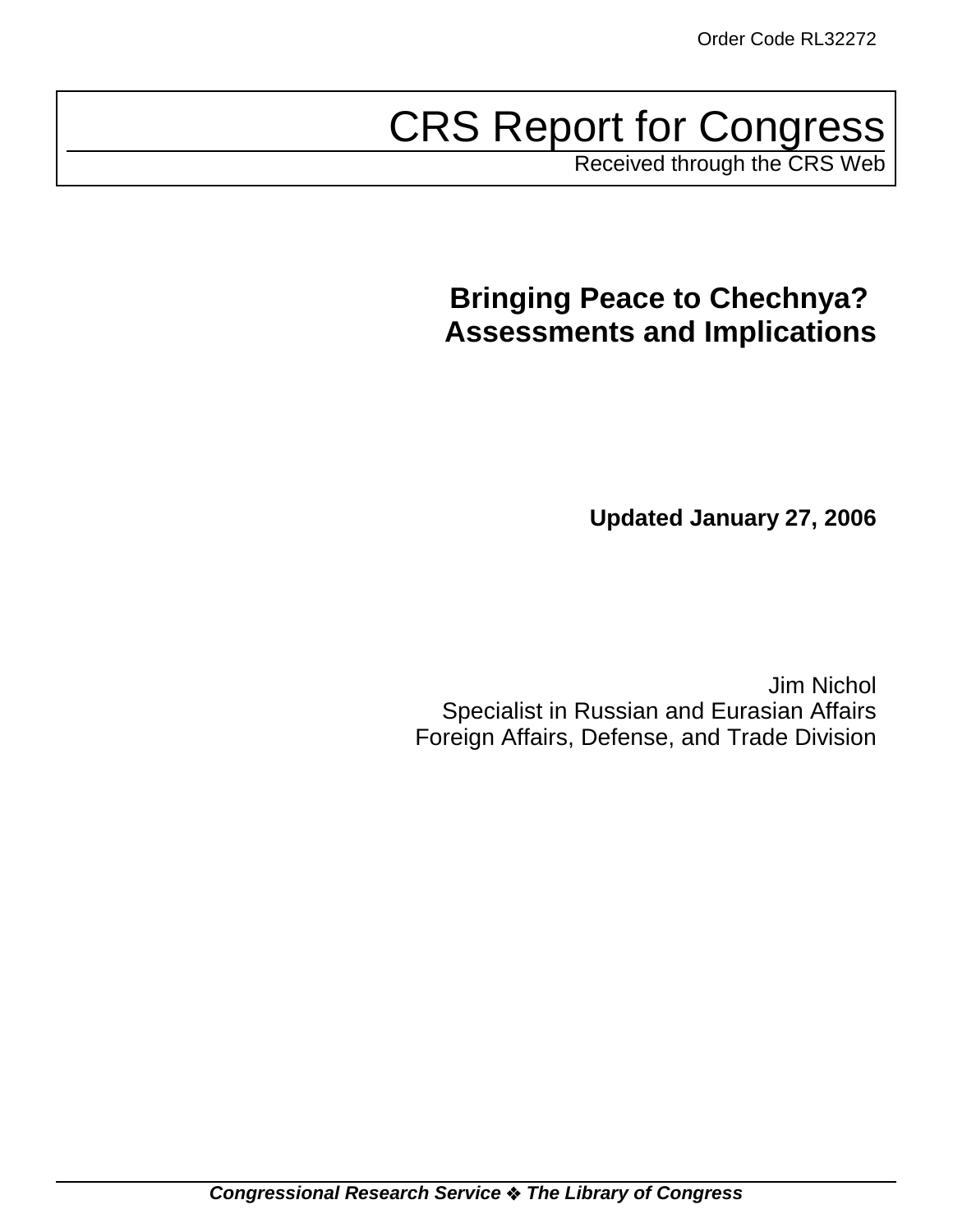# Bringing Peace to Chechnya? Assessments and Implications

#### **Summary**

Russia's then-Premier (and current President) Vladimir Putin ordered military, police, and security forces to enter the breakaway Chechnya region in September 1999, and these forces occupied most of the region by early 2000. The conflict has resulted in thousands of military and civilian casualties and the massive destruction of housing and infrastructure. Putin's rise to power and continuing popularity have been tied at least partly to his perceived ability to prosecute this conflict successfully. In the run-up to Russian legislative elections in December 2003 and a presidential election in March 2004, Putin endeavored to demonstrate that peace had returned to the region.

After Chechen terrorists held hundreds of Moscow theater-goers hostage in late 2002, the Putin administration appeared unequivocally opposed to talks with the rebels and more dedicated to establishing a pro-Moscow government in Chechnya. This pro-Moscow government has used its own forces to battle the remaining rebels, ostensibly permitting the disengagement and withdrawal of most Russian troops from the region. This "Chechenization" of the conflict, along with related pacification efforts, has constituted the main elements of the Russian government's campaign to wind down the fighting. Pacification efforts have aimed to gain the support or acquiescence of the population to federal control and have included rebuilding assistance and elections. The assassination of a pro-Moscow Chechen leader in May 2004, the attack on a school in the town of Beslan, Russia, in September 2004, by Chechen terrorists, and widening of conflict to other areas of Russia's North Caucasus have raised questions about whether Chechenization and pacification are succeeding.

A consistent theme of U.S. and other international criticism of Russia is that Russian troops use excessive and indiscriminate force to quell separatism in Chechnya and commit serious human rights abuses. Several analysts have discerned a decrease in Bush Administration criticism of Russian policy in Chechnya, perhaps spurred to some degree by the Moscow theater hostage crisis and stepped-up terrorist bombings and armed attacks throughout Russia in recent years. U.S. concerns before the Iraq conflict with gaining Russia's support also may have contributed to the shifts. There appeared to be fewer Administration suggestions to Russia that it should open peace talks with "moderate" separatists, more tolerance for Russia's argument that it primarily was battling terrorism in Chechnya, and some hope that elections and rebuilding in Chechnya could contribute to a "political settlement." But some in the Administration also argue that Russia is showing declining interest in the adoption of Western democratic and human rights "values," and that such slippage could ultimately harm bilateral relations.

Foreign Operations Appropriations for FY2006 (H.R. 3057; P.L. 109-102) retains a provision first included in FY2001 appropriations that cuts some aid to Russia unless the President determines that Russia is not hampering access to Chechnya by non-governmental organizations (NGOs). One issue for the second Session of the 109<sup>th</sup> Congress is whether to continue this ban in FY2007 legislation.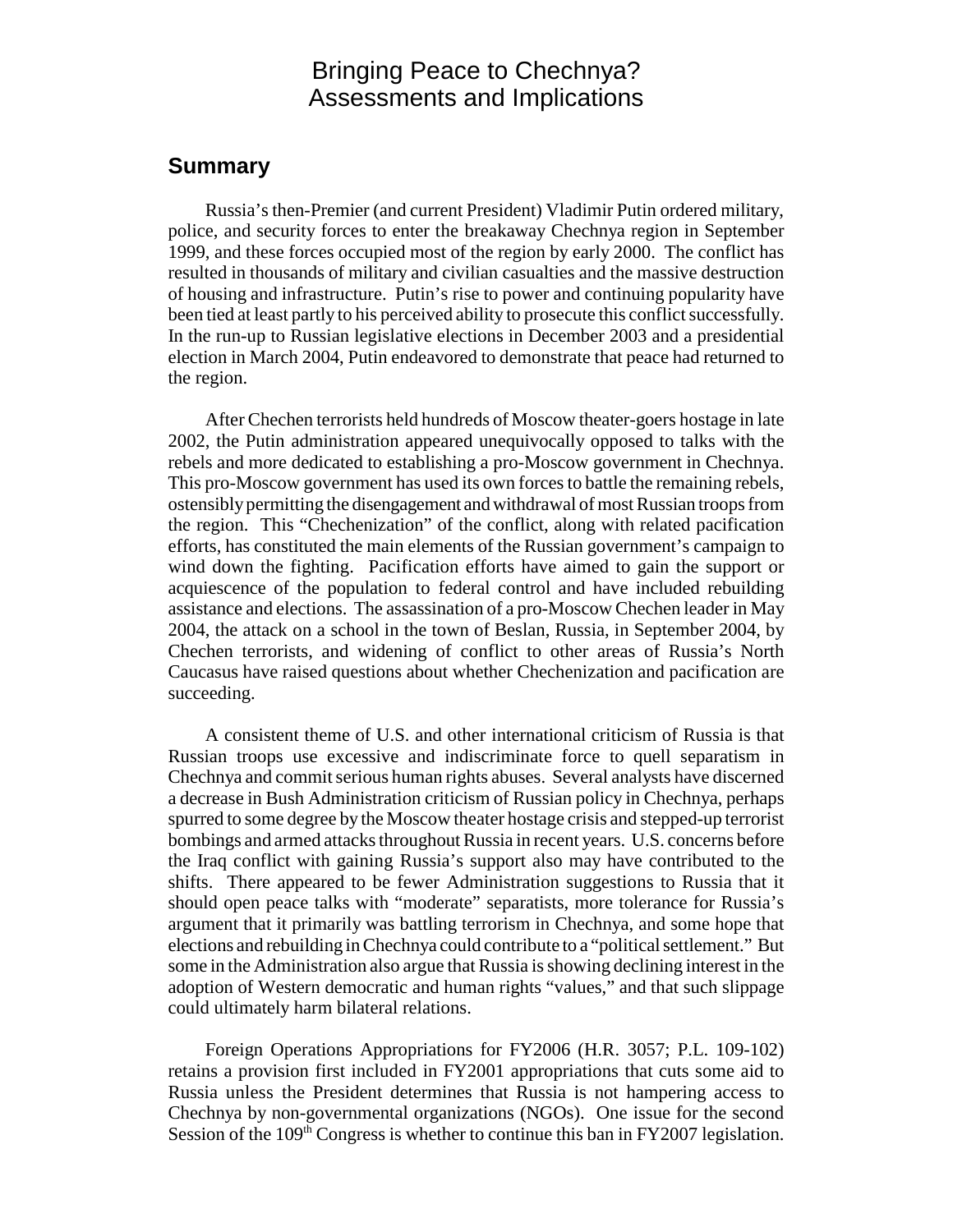# **Contents**

| The Assassination of Akhmad Kadyrov and the August 2004 |  |
|---------------------------------------------------------|--|
|                                                         |  |
|                                                         |  |
|                                                         |  |
|                                                         |  |
|                                                         |  |
|                                                         |  |
|                                                         |  |
|                                                         |  |
|                                                         |  |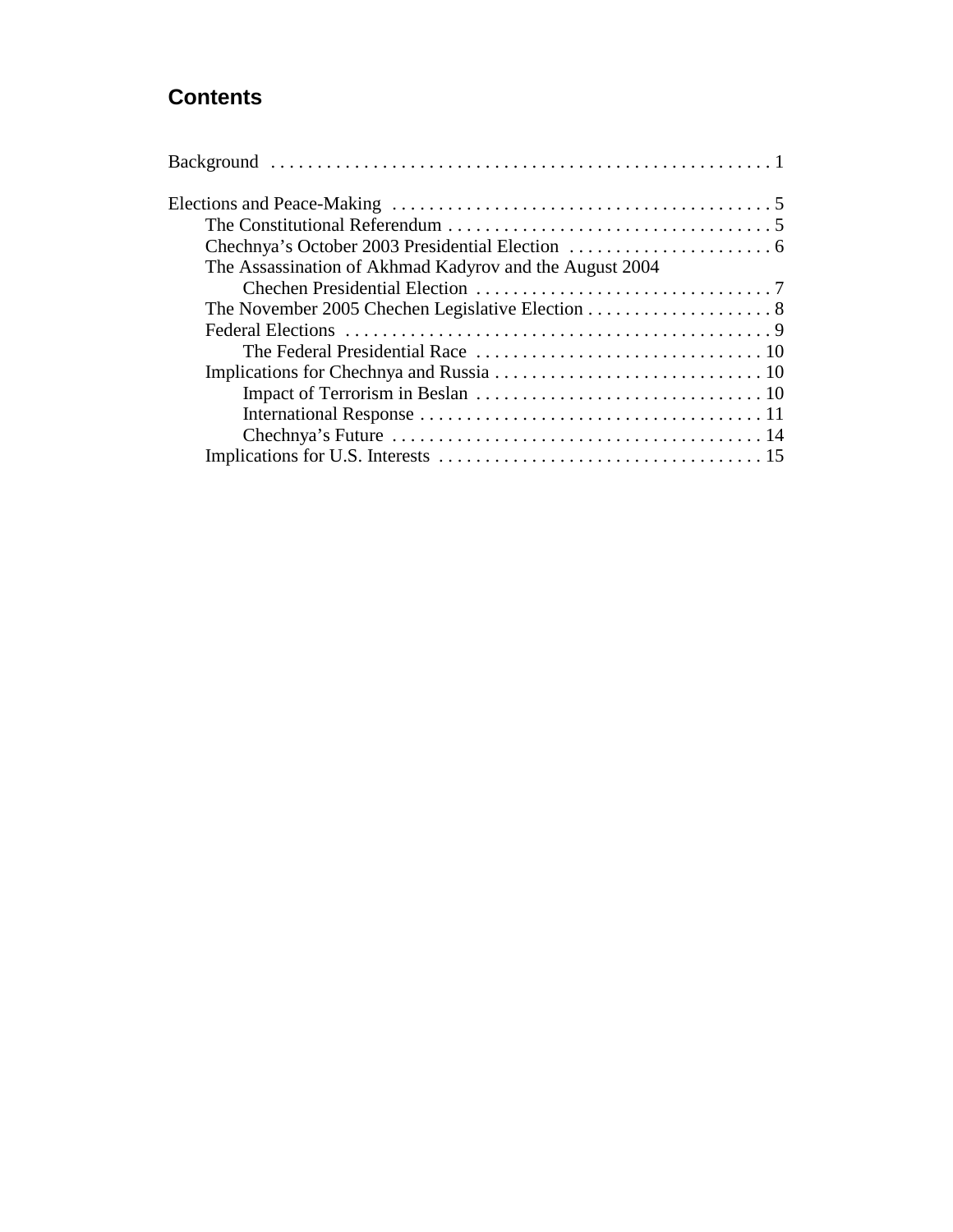# Bringing Peace to Chechnya? Assessments and Implications

# **Background**

Russia's then-Premier (and current President) Vladimir Putin ordered military, police, and other security forces to enter the breakaway Chechnya region (with a population variously estimated at less than one-half to one million) in September 1999, and these forces occupied most of the region by early  $2000$ .<sup>1</sup> The conflict has ebbed and flowed since then and has resulted in thousands of military and civilian casualties and the massive destruction of housing and infrastructure. Chechen rebel forces, estimated by Russian officials to number between 1,200 and 2,000 dedicated fighters, currently appear weakened but still tenacious.2 They now mainly engage in small-scale armed attacks and bombings, including suicide bombings, against both Russian troops and civilians in Chechnya and other parts of Russia.

Suicide bombings had been relatively rare occurrences in both Chechnya conflicts but appeared to increase after 2001. The deadliest incidents were the hostage-taking at a Moscow theater in October 2002 (although most of the 130 deaths of hostages resulted from the rescue effort) and a suicide truck bombing in December 2002 that destroyed a government building in Chechnya and killed more than seventy. Ten suicide bombings throughout Russia in 2003 — that resulted in over 200 casualties — seemed aimed in part to publicize the Chechnya conflict and to sway voters in upcoming elections in Russia and Chechnya. Chechen rebel leader Shamil Basayev reportedly took responsibility for the Moscow theater hostage-taking and at least two of the suicide bombings.<sup>3</sup>

The pace and lethality of suicide bombings and other terrorist attacks increased in 2004, and these attacks spread far beyond Chechnya. A suicide bombing in the Moscow subway in February resulted in about forty casualties. Chechen female

<sup>&</sup>lt;sup>1</sup> The first Chechnya conflict occurred in 1994-1996. For background on the first and second conflicts, see CRS Report RL30389, *Renewed Chechnya Conflict*; CRS Report RL31620, *Russia's Chechnya Conflict*: *Developments in 2002-2003*, both by Jim Nichol.

 $2^2$  Both sides agree that the rebels have been forced to break up into small units or cells and to rely on unconventional warfare. ITAR-TASS, January 14, 2004; *RIA-Novosti*, January 21, 2004; *Interfax*, January 17, 2004.

<sup>3</sup> Foreign Broadcast Information Service. *Daily Report: Central Eurasia* (hereafter, *FBIS*), December 23, 2003, Doc. No. CEP-268; ABC News, *Nightline*, July 28, 2005. After the hostage incident at the Moscow theater, Maskhadov reportedly denounced hostage-taking as a tactic and relieved Basayev of his "official" posts. Basayev stated that he had "resigned" as head of the military committee of the State Defense Committee (Majlis ul-Shura). *FBIS*, November 1, 2002, Doc. No. CEP-50.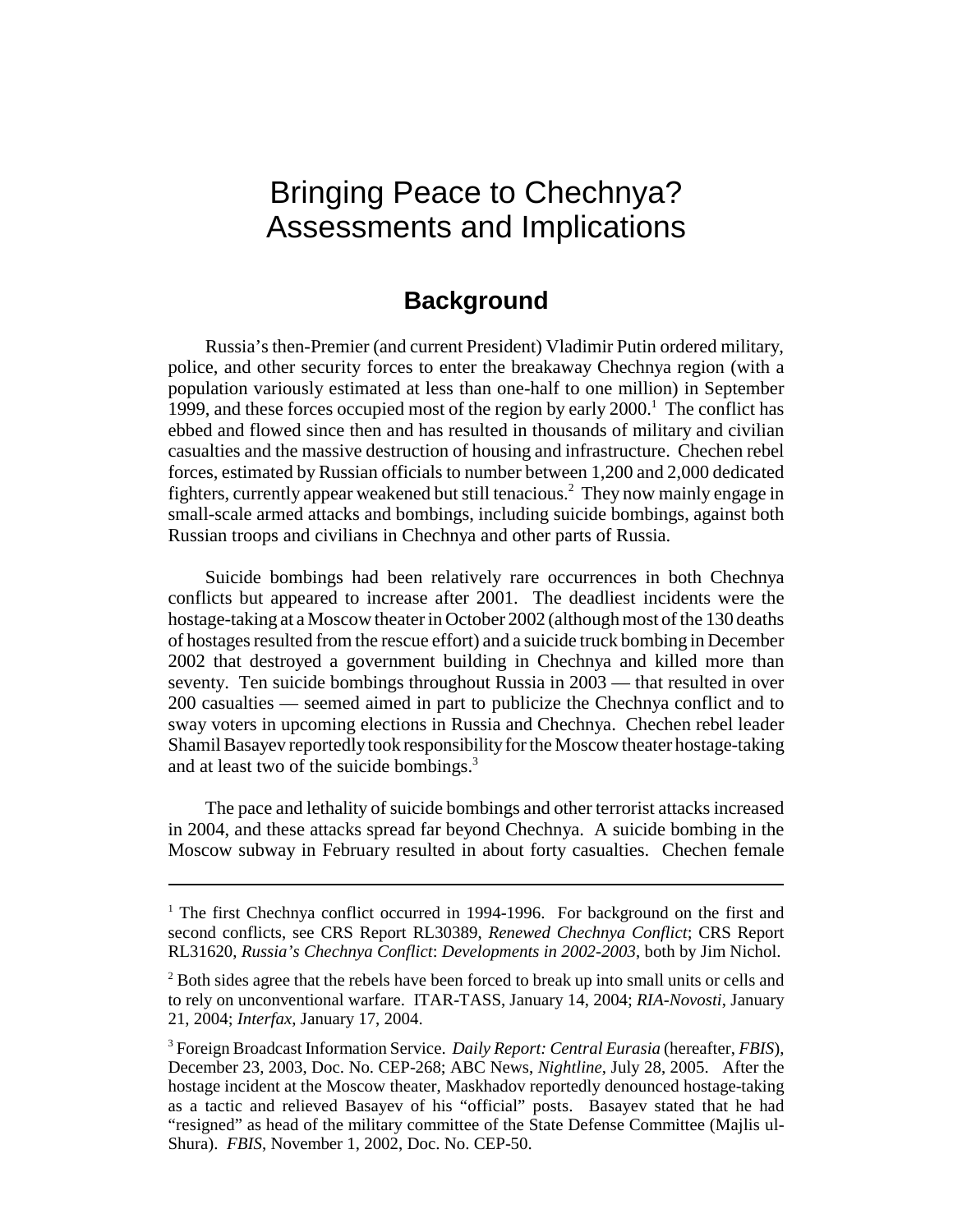suicide bombers downed two Russian commercial airliners in August, killing 89. Other incidents included an attempt to assassinate the leader of Russia's Ingushetia region in April and a large-scale Chechen terrorist attack against security forces and government offices in Ingushetia in June, causing the deaths of about 100 Ingush police. Basayev reportedly took responsibility for this attack, and he received praise from Maskhadov. Attacks in Chechnya's capital of Grozny on August 21, 2004, reportedly resulted in the deaths of about 120 pro-Moscow Chechens. Basayev also claimed responsibility for a September 2004 attack in the town of Beslan in Russia's North Ossetia region, where terrorists seized over 1,100 grade school teachers, students, parents, and others as hostages. The hostage standoff ended with the destruction of the school and the deaths of 320 children and others.

Basayev likewise allegedly claimed to be the primary planner of an October 2005 attack on police and security offices in Nalchik, the capital of Kabardino-Balkaria, that reportedly resulted in the deaths of over 100 police and rebels and nearly two dozen civilians. Russian officials accused two communities of local Islamic extremists of involvement in the attacks (the Yarmuk Jama'at and the Institute of Islamic Studies) with Basayev's assistance, indicating the spread of such extremism throughout the North Caucasus, according to some observers.<sup>4</sup>

Maskhadov was killed during a skirmish with the Russian military on March 8, 2005, and was replaced as "president" and "prime minister" of Chechnya by Abdul-Khalim Sadulayev. In 2002, Maskhadov reportedly had designated Sadulayev as his heir, and Basayev announced after Maskhadov's death that the State Defense Committee (Majlis ul-Shura) of Chechnya had concurred with Maskhadov's wishes.<sup>5</sup> In August 2005, Sadulayev announced a reorganization of the rebel "government" that included naming new "ministers" and dismissing Maskhadov's "diplomatic" representatives abroad, including "foreign minister" Ilyas Akhmadov. Indicative of close ties, Sadulayev made Basayev his second in command by appointing him the

<sup>4</sup> *FBIS*, October 14, 2005, Doc. No. CEP-19003; October 18, 2005, Doc. No. CEP-949006; October 19, 2005, Doc. No. CEP-380002. *Moscow gazeta* reported that, after the Nalchik attack, some 2,000 local citizens had been arrested in "cleansing operations" and that torture was widespread. Muslims who had requested to emigrate were said to be particularly vulnerable to arrest. See *FBIS*, October 26, 2005, Doc. No. CEP-380003. Maskhadov asserted in early February 2005 that "everyone is aware that [Basayev] and I have our differences - primarily based on his choice of warfare methods, unacceptable for the Chechen side. Basayev believes he has a right to use certain methods which I cannot approve, as a matter of principle. After the horrifying, tragic events in Beslan, I announced that once the war is over, we shall officially hand over to the International Criminal Tribunal all individuals involved in crimes against humanity - including Basayev, who is suspected of being responsible for the sieges of the Dubrovka theater and the school in Beslan. Until then, I will make every effort to prevent him or any other commanders from targeting Russian civilians." *FBIS*, February 7, 2005, Doc. No. CEP-169; ABC News, *Nightline*, July 28, 2005.

<sup>5</sup> *FBIS*, March 12, 2005, Doc. No. CEP-135; March 18, 2005, Doc. No. CEF-266. According to one reputed rebel account, Maskhadov had re-instated Basayev as amir of the military committee of the Majlis ul-Shura in January 2005. *FBIS*, March 15, 2005, Doc. No. CEP-213. Basayev's statement that the Majlis ul-Shura had affirmed Sadulayev as the new president appeared to indicate his leading role. *FBIS*, March 9, 2005, Doc. No. CEP-318.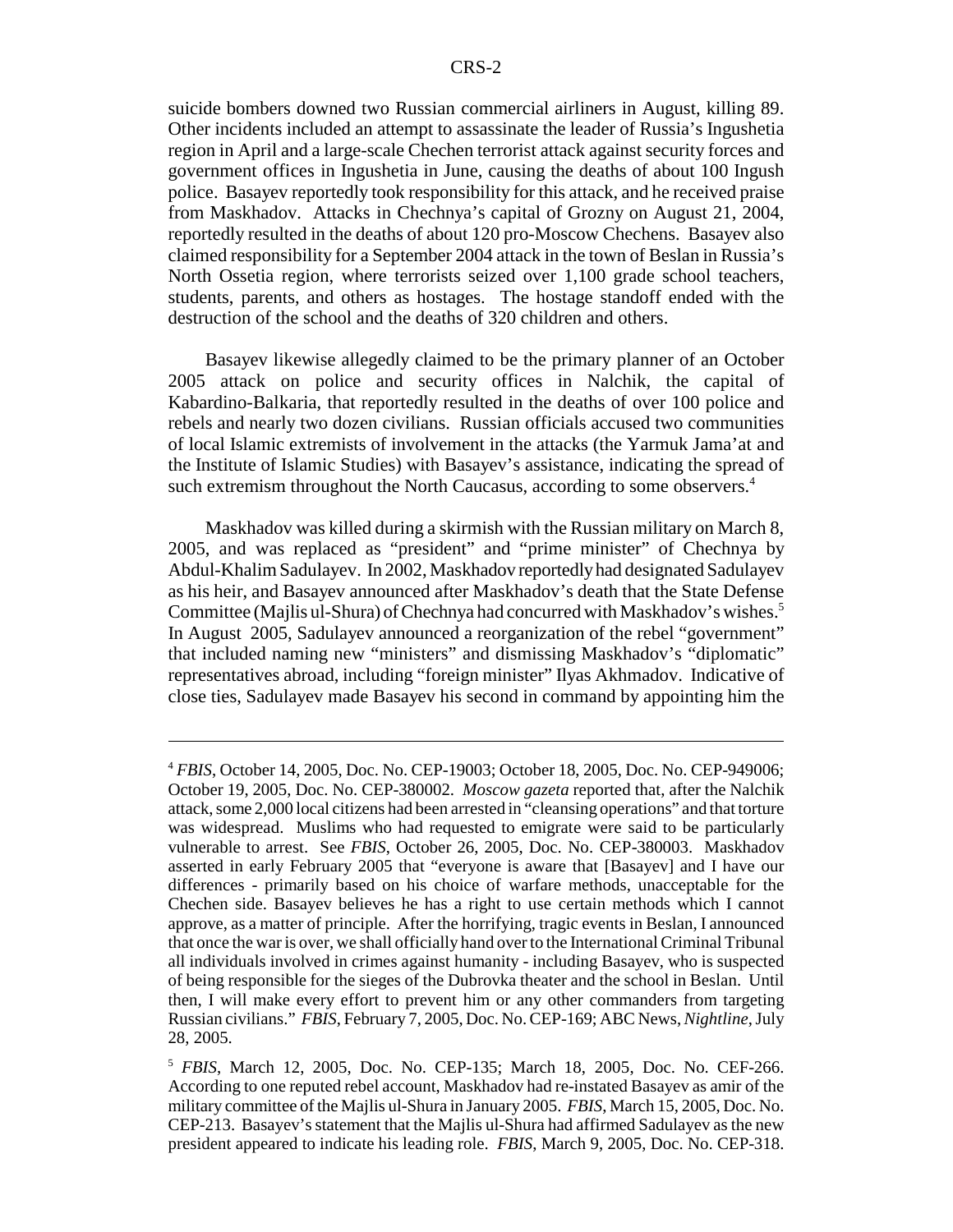"first deputy prime minister." While criticizing Basayev's tactic of hostage-taking as ineffective (but not unethical), he reportedly praised his military leadership and gave him control over all security functions of the rebel "government."6

Since the 2002 Moscow theater siege, the Putin administration has appeared unequivocally opposed to talks with the rebels and more dedicated to establishing a pro-Moscow government in Chechnya. This government increasingly is using its own forces to battle the remaining rebels. According to some estimates, there are now about 20,000 Chechen police and security personnel. This has permitted the disengagement and withdrawal of thousands of Russian troops from the region. Reportedly, the Russian government hopes to reduce the number of military and interior (police) troops stationed in Chechnya to  $26,000$  during  $2005$ .<sup>7</sup> This "Chechenization" of the conflict, along with related pacification efforts, constitutes the main elements of the Russian government's campaign to wind down the Chechnya conflict. Pacification efforts aim to gain the support or acquiescence of the population to federal control and include rebuilding assistance and elections. The assassination of the Chechen president in May 2004, and the attack on the school in Beslan in September 2004 have raised questions about whether Chechenization and pacification are succeeding.

The Putin government long claimed that the fight against terrorism in Chechnya required the suspension of some civil rights. However, it claimed in 2002 that ebbing fighting permitted the bolstering of civil rights and arranged a constitutional referendum and a presidential election in the region in 2003. Many human rights organizations nonetheless have documented or alleged ongoing human rights abuses by Russian and pro-Moscow Chechen forces, including sweeps of villages by troops in search of hiding rebels. Such sweeps result in civilian disappearances, summary killings, and hostage-taking for ransom. Although the scale and number of such sweeps may have declined to some degree since 1999, more than 400 civilian abductions may have occurred in 2004 and more than 200 in 2005, according to Russia's Memorial human rights organization.<sup>8</sup> Many observers have objected to an

<sup>6</sup> *Chechnya Weekly*, September 15, 2005.

<sup>7</sup> *ITAR-TASS*, November 12, 2004.

<sup>8</sup> *RFE/RL Newsline*, January28, 2004*; Interfax*, January 4, 2004; *Caucasus Times*, November 24, 2003; ITAR-TASS, January 16, 2005; *FBIS*, December 15, 2003, Doc. No. CEP-134; January 29, 2005, Doc. No. CEP-118; January 21, 2005, Doc. No. CEP-58; November 2, 2005, Doc. No. CEP-27125. The Memorial data for 2004 are from only about one-fourth of Chechnya, and data for 2005 also are from some areas or Chechnya and cover the period from January through October. Most sweeps and abductions reportedly are carried out by forces of the pro-Moscow Chechen government or criminal groups, but Russian troops still are implicated in many such actions. Targets allegedly have included Chechens who earlier placed cases before the European Court for Human Rights. PACE's Committee on Legal Affairs and Human Rights in late 2005 was doubtful that the human rights situation had "improved significantly" in Chechnya during the year. It reported that "there is no end to gross human rights abuses ... in the form of murder, enforced disappearance, torture, hostage-taking, and arbitrary detention. In addition, the climate of impunity is spreading ... into other regions in the Northern Caucasus." *Report: Human Rights Violations in the Chechen Republic*, Doc. 10774, December 21, 2005. See also *FBIS*, (continued...)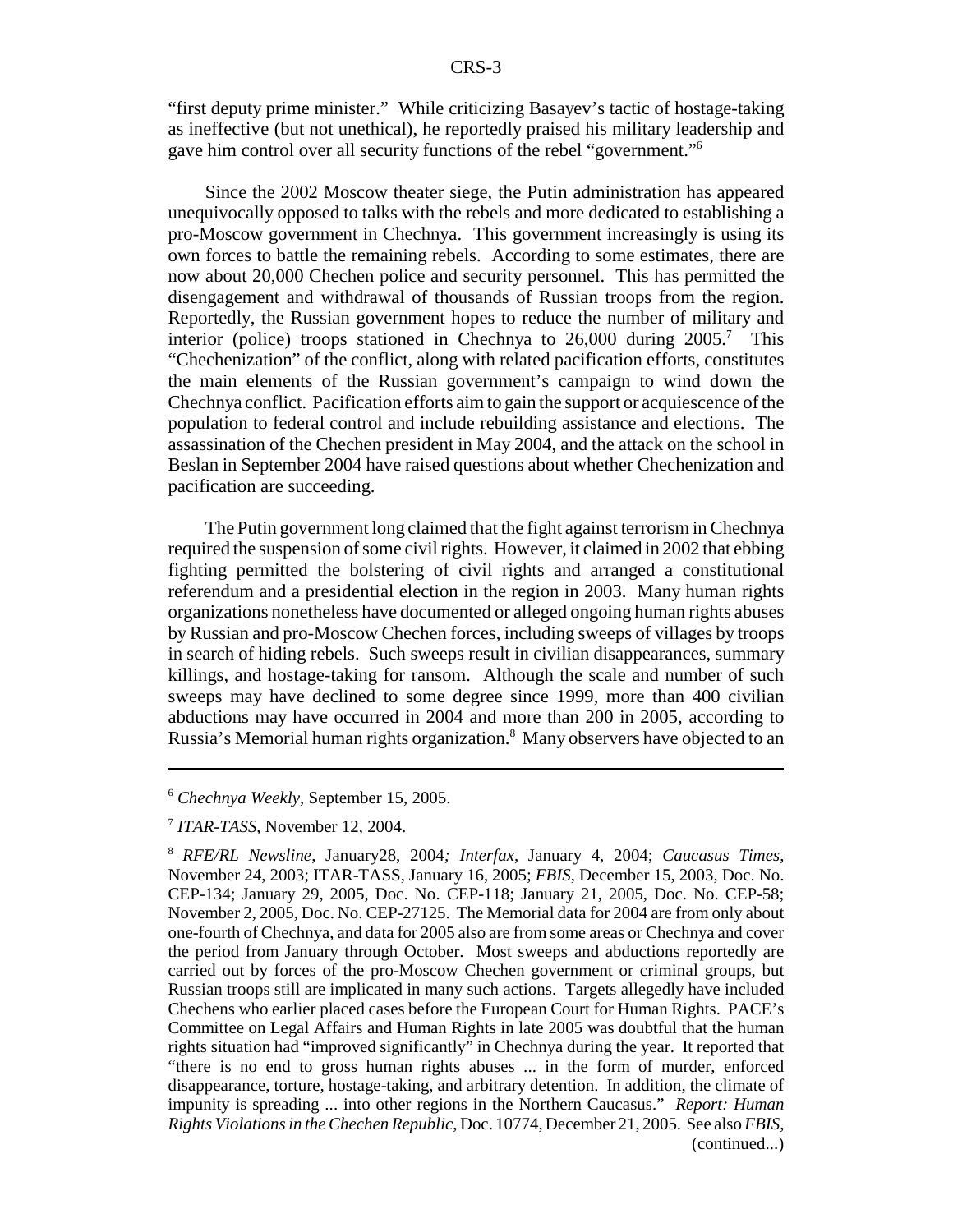apparent Chechen government policy of abducting the relatives of rebel leaders, including Maskhadov's, to compel the leaders to surrender.<sup>9</sup> Chechen rebels also continue to commit abuses.

The Putin government increasingly is pressing displaced Chechens outside the region to return to Chechnya, arguing that civil order has been largely restored and that rebuilding has commenced. In February 2004, authorities closed tent cities in Chechnya's neighboring Ingush region to force these displaced people to return to Chechnya. During his January 2004 visit to Chechnya, U.N. Undersecretary-General Jan Egeland raised concerns about these efforts to force the Chechens to return, such as by bulldozing camps or turning off electricity, especially since he found that living conditions in Chechnya were still harsh and unsafe. The U.N. High Commissioner for Refugees has estimated that there are about 200,000 displaced Chechens within the region, and 40,000 in Ingushetia, 10,000 in Dagestan, and and many thousands of others outside the region.<sup>10</sup>

To encourage displaced Chechens to return to the region and to bolster popular support, the Russian government has announced rebuilding assistance, including compensation for the destruction of most housing during the conflict. Reconstruction in Chechnya is lagging far behind schedule, however, because of a lack of coordination between federal and regional governments and widespread corruption.11 Noting this slow progress, a U.N. appeal for aid for 2005 stated that the region's population still faced abductions, tortures, terrorist attacks, extrajudicial murders, and rape. The appeal reported that most Chechens remained unemployed and in poverty, many without homes or basic services such as healthcare, education, electricity, water, and sewerage systems.<sup>12</sup>

<sup>8</sup> (...continued)

May 30, 2003, Doc. No. CEP-236; February 1, 2005, Doc. No. CEP-391; Amnesty International, *The Risk of Speaking Out*, November 9, 2004; and Amnesty International, *EU-Russia Summit: AI Calls on EU to Address Growing Persecution of Human Rights Defenders in Chechnya*, November 24, 2004.

<sup>&</sup>lt;sup>9</sup> The International Helsinki Federation human rights organization and others in January 2005 sent an open letter to Putin (with copies to the EU-Russia Committee on Parliamentary Cooperation, and PACE) expressing "outrage"over the hostage-taking of insurgents' relatives by representatives of Chechen law enforcement agencies, especially members of the Chechen president's security service, the so-called Kadyrovites, for the purpose of forcing insurgents to cooperate and/or 'surrender voluntarily." *FBIS*, January 21, 2005, Doc. No. CEP-288.

 $10$  Ruud Lubbers, talk at the American Enterprise Institute, Washington, D.C., December 10, 2003; *Reuters*, January 29, 2004; *FBIS*, December 28, 2004, Doc. No. CEP-95; U.N. Office for the Coordination of Humanitarian Affairs. Consolidated Appeals Process. *Humanitarian Appeal 2005 for Chechnya: Mid-Year Review*, June 29, 2005.

<sup>11</sup> *RFE/RL Newsline*, November 6, 2003; *RIA Novosti*, February 10, 2004.

<sup>12</sup> U.N. Office for the Coordination of Humanitarian Affairs. *Humanitarian Appeal 2005 for Chechnya*. At Russia's request, there will not be a 2006 consolidated appeal, but the U.N. plans to continue to assist the Russian government and aid donors because "it is much too early to speak of the phasing out of humanitarian aid in the North Caucasus."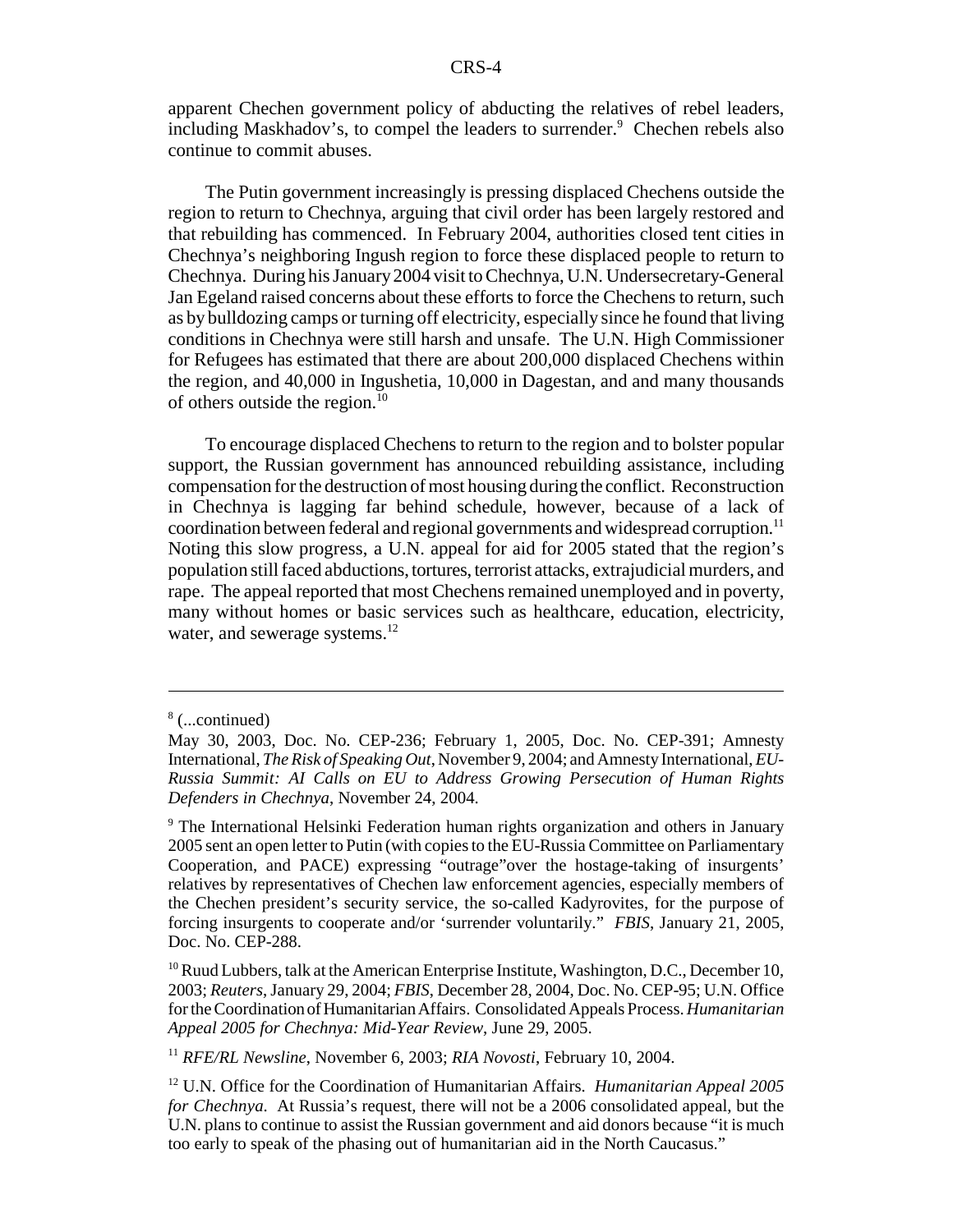# **Elections and Peace-Making**

The scheduling of popular elections in Chechnya has been a primary component of Russia's effort to foster peace. The Russian government has hailed elections as restoring civil order, affirming the region's status as a constituent part of Russia, establishing new pro-Moscow political institutions, and formally repudiating the former Chechen government of President Aslan Maskhadov. The Russian government hopes that the new political system will come to be viewed as legitimate by the international community, and that Chechens will at least acquiesce to the new system. The strategy has included holding a constitutional referendum and presidential, legislative, federal, and local elections in Chechnya. This strategy was put to a severe test in May 2004 with the assassination of Akhmad Kadyrov, who had been elected to the Chechen presidency just months previously. The Putin government continued on this course, however, and held new presidential elections in the region in August 2004. The assassination delayed a legislative election until late 2005.<sup>13</sup>

#### **The Constitutional Referendum**

The Russian government has portrayed the promulgation of a new Chechen constitution and the holding of a referendum as marking the will of the people to reestablish the rule of law. A pro-Moscow Chechen constitutional commission decided on a final draft constitution in August 2002. Despite promises by Putin that a constitutional referendum would by held in late 2002, pro-Moscow Chechen leader Akhmad Kadyrov argued successfully that unrest in the region precluded a referendum until March 26, 2003. Besides a question on approving the constitution, voters were asked to approve draft laws on electing a president and a legislature. Some Chechens protested against holding a referendum absent a peace settlement of the conflict, but Akhmad Kadyrov reportedly dismissed such protesters as enemies.<sup>14</sup> Visiting representatives from the Organization for Security and Cooperation in Europe (OSCE) and the Council of Europe in early March appeared to view the referendum preparations with a few misgivings, including the absence of organized and open opposition to the constitutional draft. They determined that the unstable and inhospitable environment precluded deploying a full contingent of observers, but recommended that a handful of observers be sent to assess the referendum.15

<sup>&</sup>lt;sup>13</sup> The head of Chechnya's electoral commission in late January 2005 unfavorably compared just-concluded legislative elections in Iraq to the presidential race in Chechnya, praising the latter as reflecting the "will of the people." *ITAR-TASS*, January 31, 2005.

<sup>14</sup> *Chechnya Weekly*, April 3, 2003.

<sup>&</sup>lt;sup>15</sup> Joint Assessment Mission, Organization for Security and Cooperation in Europe, Office for Democratic Institutions and Human Rights, and the Council of Europe, Secretariat, *Preliminary Statement*, March 3, 2003. Russia strongly objected to a recommendation by the Parliamentary Assembly of the Council of Europe (PACE) in January 2003 to postpone the referendum because of the poor security situation, chaotic voter lists, and lack of critical public discussion. PACE, Resolution 1315, January 29, 2003.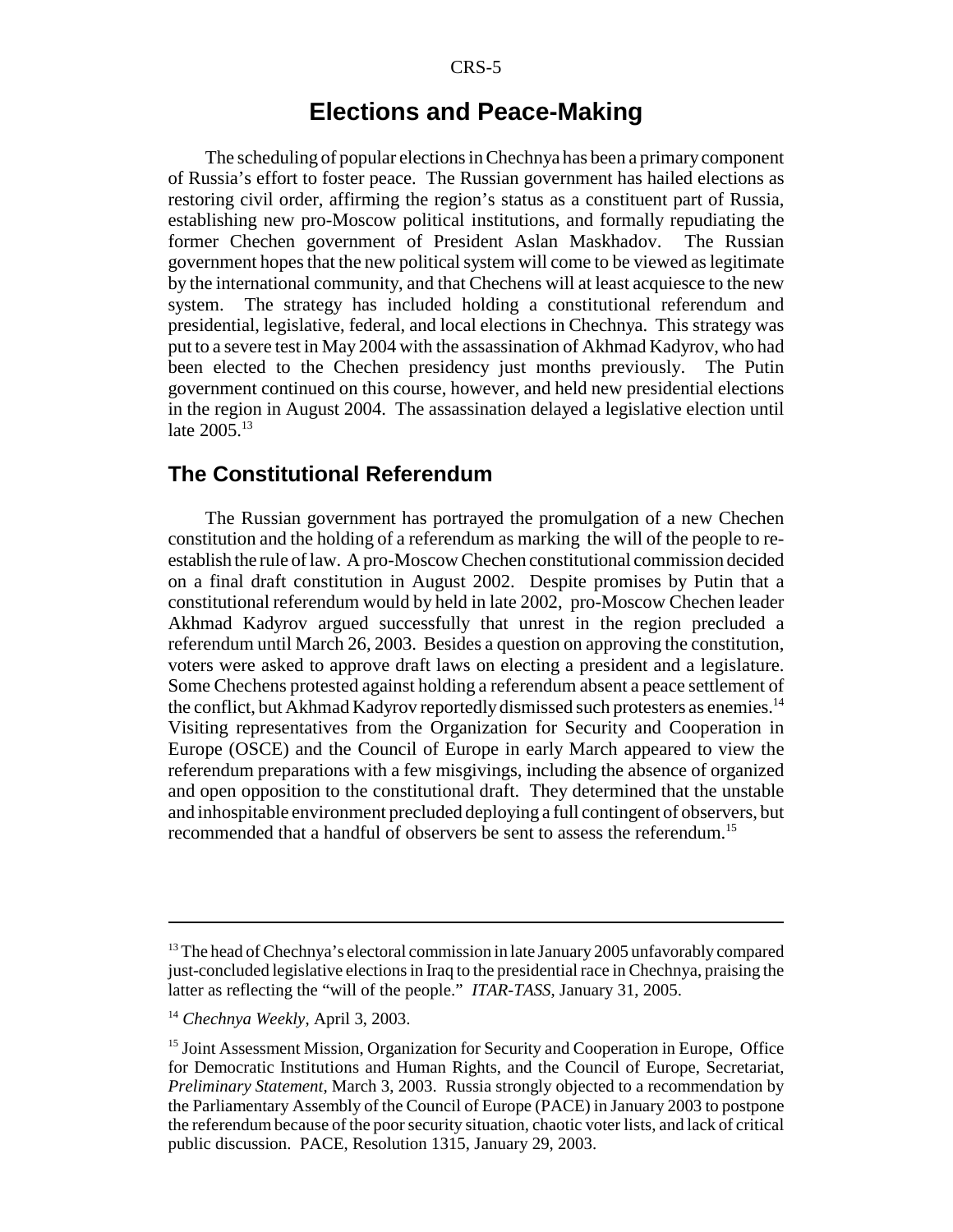The Central Electoral Commission (CEC) reported a very high 89.5% turnout among 569,000 eligible voters and that 96% approved the new constitution. The voting rolls reportedly included about 23,000-30,000 Russian troops who were considered "permanently based" in Chechnya. Also, the authorities deemed that up to 17,000 Chechens displaced in Ingushetia were eligible to vote. The OSCE observers described voting irregularities in the polling places they visited, and some journalists reported few observable voters and many voting irregularities. There were allegations that displaced and resident Chechens were threatened with food aid cutoffs or other sanctions if they did not vote. In some districts, the vote counts reportedly were higher than the number of registered voters.<sup>16</sup> Despite these problems, the OSCE voiced hope that the vote might lead to political talks and the end of human rights abuses. President Putin hailed the win as removing the last serious threat to Russia's territorial integrity. Putin's presidential spokesman dismissed criticism of the referendum by some representatives of the Parliamentary Assembly of the Council of Europe (PACE), asserting that they were needlessly badgering Russia.<sup>17</sup>

Before the referendum, the Venice Commission of the Council of Europe and others had raised concerns about the secretive constitutional drafting process and unsuccessfully had urged rewriting some sections they viewed as problematic. As approved, the Chechen Constitution appears to spell out fewer powers than those provided in other regional constitutions. The constitution does not provide the region with a special status in the Russian Federation, totally repudiating its uncertain autonomy in 1996-1999. Russian language is designated the exclusive language of official discourse. The Constitution prohibits advocacy of separatism and establishes strong federal control over the region, specifying the primacy of federal law, ensured in part by the center's appointment and direct control over the regional Prosecutor. The federal government can remove the regional president and the federal legislature can dissolve the regional legislature. The Constitution creates a presidential system of administration in the region, with the president able to appoint many officials with no advice or consent by the regional legislature and to issue decrees with the force of law.18

### **Chechnya's October 2003 Presidential Election**

Soon after the constitutional referendum, Putin decreed that a popular election of Chechnya's executive head would take place on October 5, 2003. This election would replace a system put in place in June 2000 whereby Putin directly appointed a head of administration. Many Russian officials publicized this race as demonstrating that local civil order was being restored. Prospective candidates were

<sup>16</sup> *FBIS*, March 11, 2003, Doc. No. CEP-345; *Chechnya Weekly,* March 27, 2003*; Chicago Tribune*, March 25, 2003.

 $17$  Organization for Security and Cooperation in Europe. Office for Democratic Institutions and Human Rights, *Press Release*, March 28, 2003; *Interfax*, April 9, 2003; *FBIS*, October 6, 2003, Doc. No. CEP-117.

<sup>18</sup> European Commission for Democracy Through Law (Venice Commission). *Opinion on the Draft Constitution of the Chechen Republic Adopted by the Venice Commission at its 54th Plenary Meeting (Venice, 14-15 March 2003)*, Opinion no. 231/2003.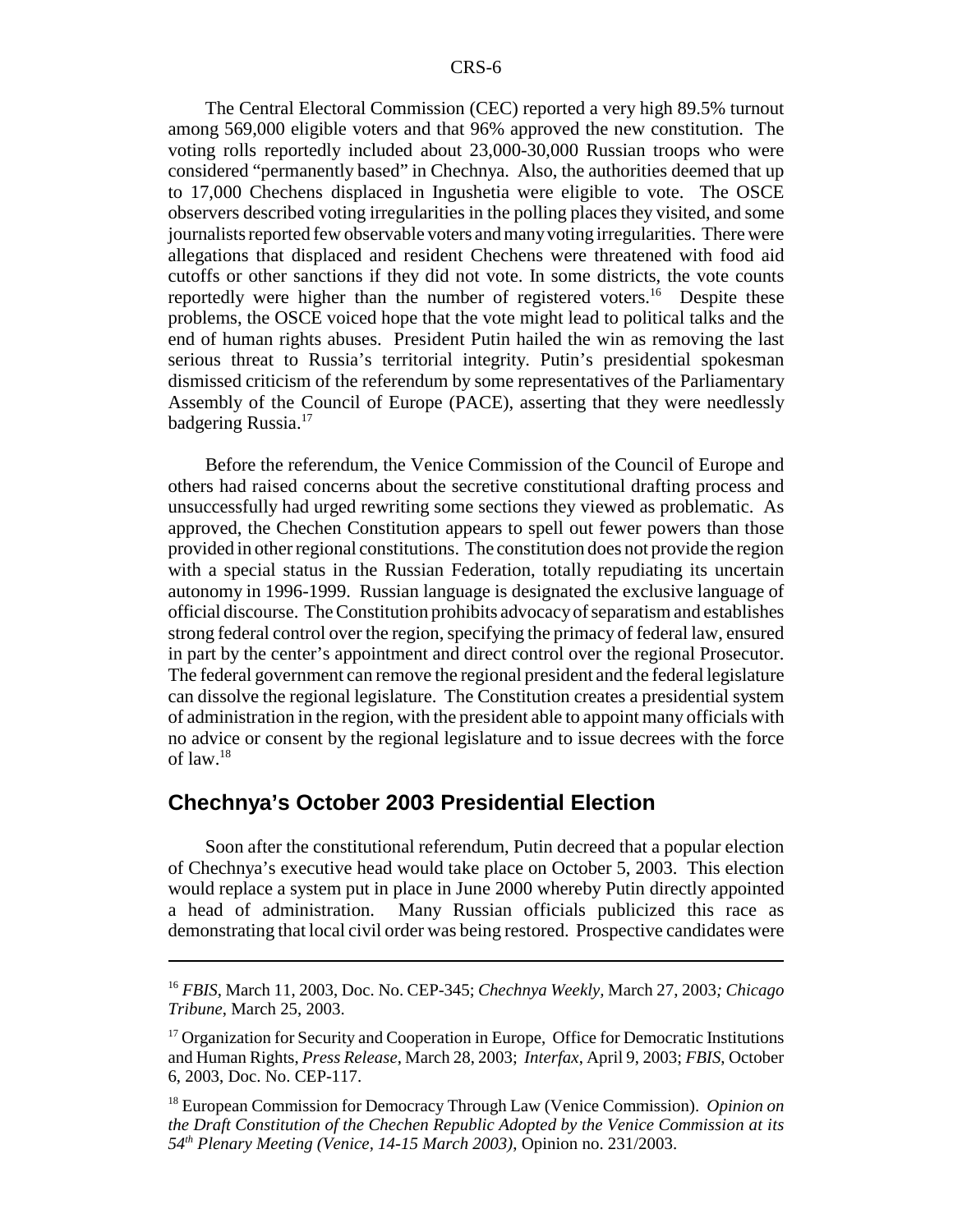required either to gather signatures from 2% of the electorate or to pay a \$160,000 deposit. Eleven candidates were registered for the ballot, but three of the major opponents to Akhmad Kadyrov — State Duma deputy Aslambek Aslakhanov and businessmen Malik Saydullayev and Khusein Dzhabrailov — dropped out before the election under circumstances deemed questionable, according to some observers. All three of them had been running ahead of Akhmad Kadyrov, according to several polls.

Just before political campaigning was to begin in early September 2003, Akhmad Kadyrov's security forces seized control of Chechnya's television and radio stations and newspapers. These media highlighted Akhmad Kadyrov's activities and gave scant coverage to other candidates, and Akhmad Kadyrov was virtually the only candidate shown on posters and billboards. On election day, journalists and observers from *Agence France Presse* and the Moscow Helsinki Commission reported a low turnout at several polling places they visited in the region, perhaps partly because many Chechens feared venturing out because of rebel threats of violence. Nonetheless, electoral officials reported that 88% of 562,000 registered voters turned out, of which 81% voted for Akhmad Kadyrov. He allegedly had electoral support throughout Chechnya, including in all mountainous conflict areas. He also presumably enjoyed automatic support from the 23,000-30,000 permanently deployed Russian troops in the region. Reportedly, Chechens being detained at Russian prison camps also voted.19

The OSCE and the Council of Europe decided that because of security concerns they would not send observers to monitor the election. Afterward, then-chairman of the OSCE Jaap de Hoop Scheffer suggested that media manipulation and a lack of viable opposition candidates had rendered the race non-pluralistic. However, other observers from the Organization of the Islamic Conference (OIC) and the Arab League did monitor the election and declared it unobjectionable, after which they were praised by Putin.

Akhmad Kadyrov in January 2004 proposed that a prospective Chechen legislative election take place in late 2004, after the construction of legislative buildings. The 122 deputies would be elected for four years and the legislature would consist of two chambers, the Council of the Republic and the National Assembly. These elections were postponed, however, in the wake of Akhmad Kadyrov's assassination, and were not held until late 2005 (see below).

## **The Assassination of Akhmad Kadyrov and the August 2004 Chechen Presidential Election**

Akhmad Kadyrov was assassinated on May 9, 2004, just days after Putin's presidential inauguration, at which Putin had proclaimed that his policies were succeeding in Chechnya. Kadyrov and over twenty others were killed by a bomb that

<sup>19</sup> *AFP*, October 5,2003. *Interfax*, October 7, 2003. Analyst Alexey Malashenko argues that the majority of the population of Chechnya tends toward conformism and were hesitant to increase tensions with Moscow by voting against its preferred candidate. Carnegie Moscow Center, *Briefing Papers*, September-October 2003.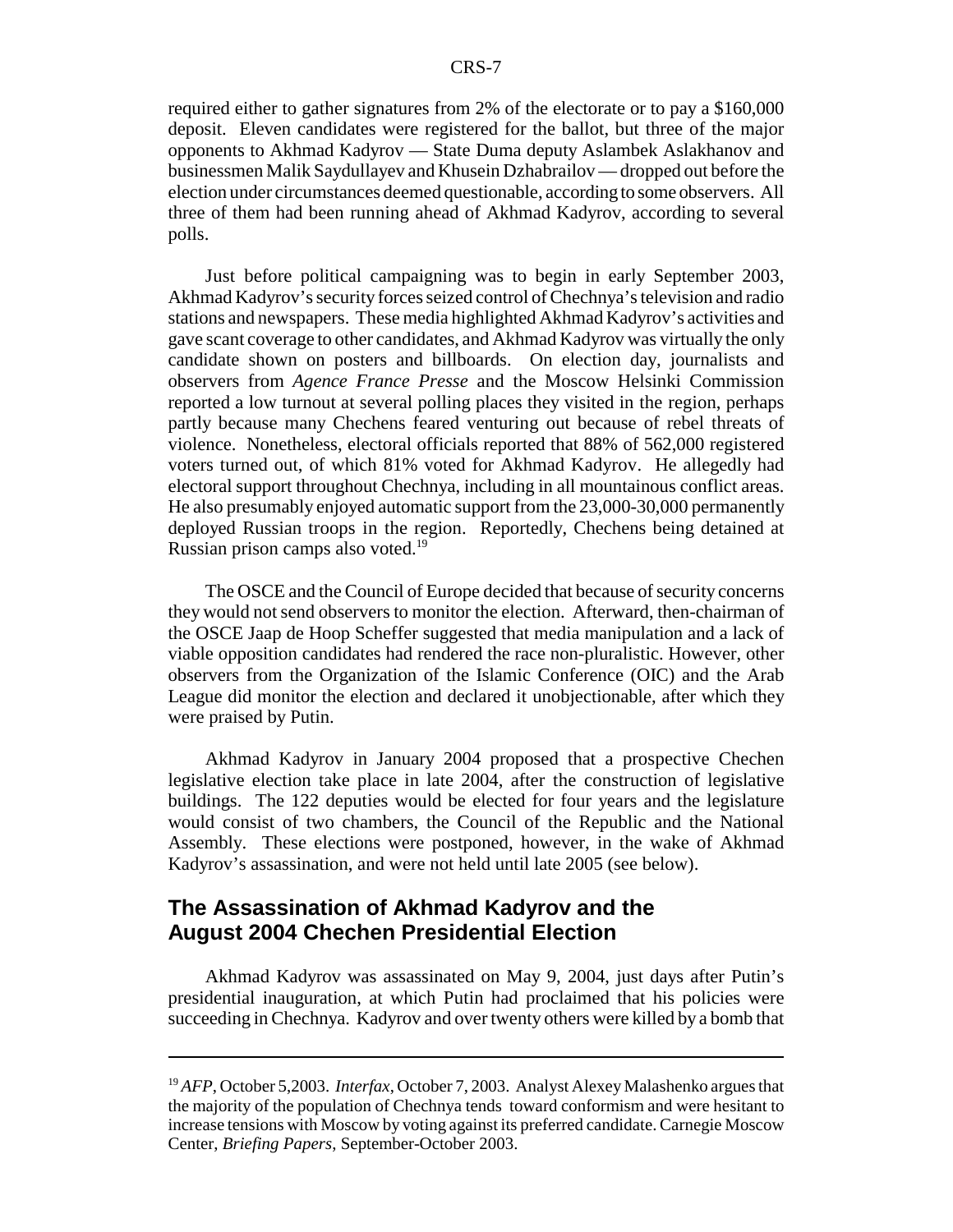went off under a stadium grandstand. The White House condemned the attack, stating that "no national, ethnic, religious or other cause can ever justify the use of terrorism." The Putin government continued its electoral strategy — rather than returning to direct presidential rule over the region — by seeking another pro-Moscow Chechen to take Kadyrov's place. Kadyrov's son, Ramzan, was viewed by many in Moscow as a suitable candidate, but he did not meet the minimum age requirement to run for the presidency, so the Chechen Interior Minister, Alu Alkhanov, was selected.

Chechnya's electoral commission refused to register Alkhanov's main challenger, Malik Saidullayev, with the result that Alkhanov ran against six less known (and unfavored by Moscow) candidates in the August 29, 2004 race. Allegedly, the pro-Moscow Chechen government ordered local election precincts to report that a majority of votes had been cast for Alkhanov. Many observers viewed the election as problematic and as unlikely to persuade moderate Chechens to embrace the government or rebels to lay down their arms. Sworn into office on October 6, 2004, President Alkhanov pledged to follow Kadyrov's policies, curb abductions of citizens by masked assailants, and convince rebels through an amnesty program to cease fighting.

Indicating the power of supporters of Akhmad Kadyrov, his son Ramzan was named first deputy prime minister while retaining control over the presidential guard, which is widely accused of carrying out abductions and committing serious human rights abuses. Nonetheless, Putin awarded him the title Hero of Russia in December 2004, for his role in "bringing peace" to Chechnya. He also has been appointed the Presidential Security Adviser to the Southern Federal District of Russia and controls federal finances in the republic.<sup>20</sup>

#### **The November 2005 Chechen Legislative Election**

The legislative election was held on November 27, 2005, with 357 candidates contesting 58 seats, 251 in single member constituencies and 106 on the lists of eight registered parties. The Electoral Commission announced on December 3 that turnout was 69.6% of about 600,000 voters, and that the pro-Putin United Russia Party won 24 seats in the National Assembly and nine seats in the Council of the Republic. The Communist Party gained three seats in the National Assembly and three in the Council of the Republic. The Union of Right Forces won four seats, and the Eurasian Union won one seat. Fourteen deputies who won ran as independents. The OSCE and COE declined to send observers, but the COE sent a fact-finding mission. Its representatives and other observers raised concerns that the reported turnout appeared inflated and that administrative resources were used heavily to support favored candidates. Some observers suggested that relatives and supporters of Ramzan Kadyrov won most or even all of the seats. President Putin the day after the election proclaimed that "a legitimate, representative authority has been elected in Chechnya.... This completes the formal legal procedure of restoring constitutional

<sup>20</sup> C.J. Chivers, *New York Times*, October 6, 2004; *FBIS*, January 28, 2005, Doc. No. CEP-226.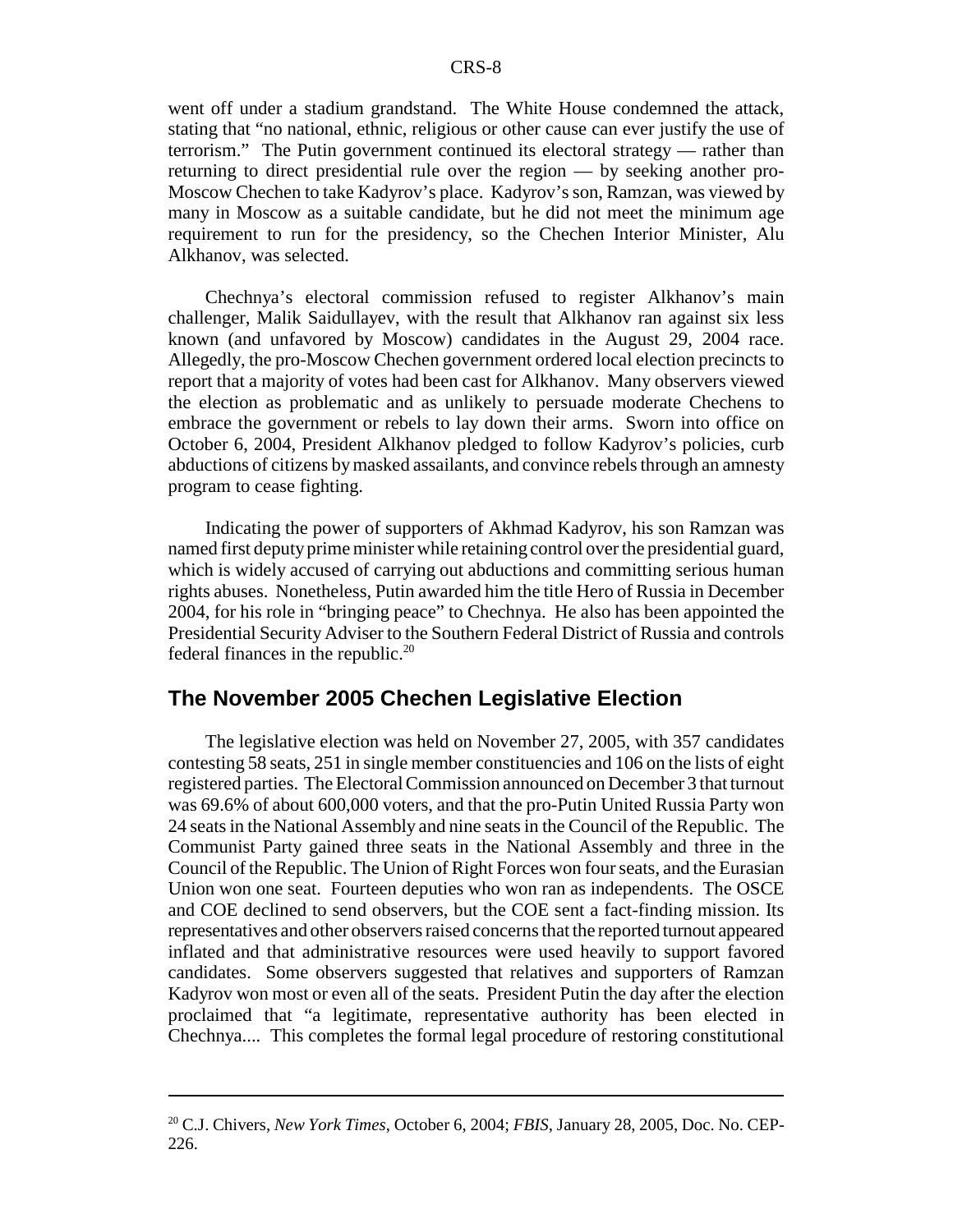order."<sup>21</sup> Traveling to Chechnya to address the new legislature on December 12, 2005, Putin argued that "Russia has always been the truest and most reliable and consistent defender of the interests of the Islamic world.... In trying to destroy Russia, [the Islamic extremists and those they dupe] are trying to destroy one of the main supporters of the Islamic world in the struggle for their rights in the international arena."22

### **Federal Elections**

Marking Chechnya's full participation as a subject of the Russian Federation in the elections to the State Duma (the lower legislative chamber of the Federal Assembly), polling purportedly took place throughout the region on December 7, 2003. The head of Russia's Central Electoral Commission later reported, however, that the vote count in Chechnya had exceeded the number of registered voters by about 11%, but attributed the discrepancy to returnees who were added to the electoral rolls when they turned up to vote.<sup>23</sup> Perhaps marking contempt for the Duma as a symbol of Russian power, suicide bombers allegedly targeted the building in early December 2003, but the bombs went off prematurely just short of the legislative building.

Both of Chechnya's seats in the Russian Federation Council (the upper legislative chamber, where members are selected by the regional governments) became vacant in late 2003. One seat became vacant when Zavgayev won election to the State Duma. On January 5, 2004, Akhmad Kadyrov appointed Umar Dzhabrailov — a wealthy Chechen who ran against Putin in 1999 — to fill this seat (in 1996, the State Department had revoked Dzhabrailov's visa for entry into the United States in connection with the unsolved Moscow murder of U.S. investor Paul Tatum). According to some speculation, Dzhabrailov's appointment may have been a partial reward for the sudden withdrawal of his brother, Khusein, from the presidential election in Chechnya.24 Chechnya's other seat in the upper chamber became vacant when Akhmad Kadyrov removed Adnan Muzykayev and appointed Musa Umarov, another wealthy Chechen who had withdrawn as a candidate for the State Duma election.<sup>25</sup>

<sup>21</sup> *FBIS*, November 28, 2005, Doc. No. CEP-27150; December 5, 2005, Doc. No. CEP-27189; *ITAR-TASS*, November 28, 2005.

<sup>22</sup> *FBIS*, December 12, 2005, Doc. No. CEP-27191.

 $23$  Russian Commentator Ilya Ferapontov termed the vote disparity a sign of "massive" falsification of the election results." *Polit.ru*, December 27, 2003, as reported in *Chechnya Weekly*, January 7, 2004; the *Caucasus Times* on December 12, 2003, alleged that local electoral officials had been directed well before the race to ensure that Zavgayev won the constituency contest and that United Russia win the party list vote. *FBIS*, December 12, 2003, Doc. No. CEP- 61.

<sup>24</sup> *Chechnya Weekly*, January 7, 2004; Maria Tsvetkova, *Gazeta.ru*, January 5, 2004; *FBIS*, January 9, 2004, Doc. No. CEP- 65.

 $25$  Analyst Lawrence Uzzell points out that according to federal law, Umarov was supposed to be chosen by the regional legislature, in Chechnya's case its interim State Council. (continued...)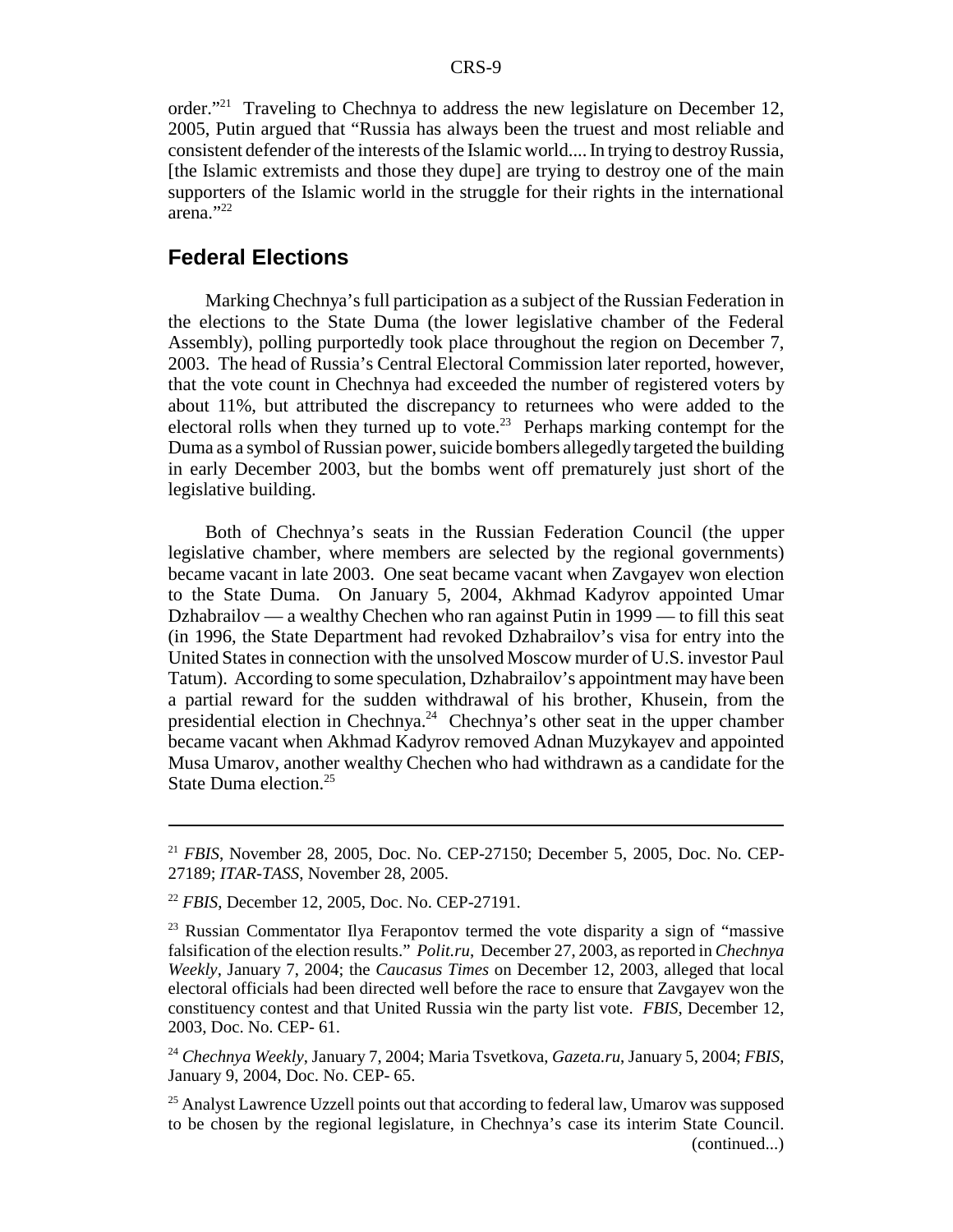**The Federal Presidential Race.** In the face of Putin's strong candidacy, many democratic, communist, and other parties and groups called for a boycott of the election to register displeasure with the Russian government, since the electoral law requires a turnout of over 50% for the election to be valid. In January 2004, a Chechen website called for Chechens also to boycott the race as a symbol of protest against the Chechnya War.<sup>26</sup> While the Russian government made claims during the 2000 presidential race that some areas of Chechnya were peaceful enough for polling to take place, during this election cycle it claimed that peace and "normalization" are region-wide.<sup>27</sup> After the March 14, 2004 presidential election, Chechen electoral officials reported the fourth-highest voter turnout of all Russia's regions (94.2%) and the fourth-highest percentage of votes for Putin (94.4%), a result one Russian newspaper, *Nezavisimaya gazeta*, deemed improbable, since Putin appeared more popular in Chechnya than in his own home town (St. Petersburg).28

#### **Implications for Chechnya and Russia**

The Russian and pro-Moscow Chechen governments have hailed elections in Chechnya as marking an emergent peace and rule of law in the republic. Some independent Russian media, however, were highly critical and pointed to the rise in suicide bombings and other violence as proof that questionable elections exacerbate tensions and cannot precede or substitute for a peace settlement.<sup>29</sup> Such voting raises questions about its representativeness or inclusiveness and hence its legitimacy, since some portion of the rebel population could not or would not participate, they argue. Several observers have reflected the view that "life in Chechnya did not improve [after elections] ... it was not safer, and therefore the threat to Russia did not decrease."30

**Impact of Terrorism in Beslan.** The hostage-taking in Beslan in September 2004, carried out by Chechens and others (allegedly including two foreigners and with the assistance of some North Ossetians), appeared to galvanize the Putin government to continue its "Chechenization" and pacification strategy in Chechnya, while at the same time stepping up (with the aid of Ramzan Kadyrov's forces) sweeps, abductions, and disappearances aimed at eliminating rebels. Putin strongly linked the Beslan incident to foreign terrorism and stated that "this is an attack on our country." Putin used the Beslan attack to increase the centralization of power in

 $25$  (...continued)

*Chechnya Weekly*, January 14, 2004.

<sup>26</sup> *Kavkaz-Tsentr News Agency*, January 19, 2004, as reported in *FBIS,* January 20, 2004, Doc. No. CEP-279.

<sup>27</sup> Russia: Normal Voting Not Possible in Chechnya, *RFE/RL Feature Article*, March 23, 2000.

<sup>28</sup> *FBIS*, March 16, 2004, Doc. No. CEP-186.

<sup>29</sup> Juan J. Linz and Alfred Stepan, *Problems of Democratic Transition and Consolidation*, Baltimore, Johns Hopkins, 1996, pp. 366-400.

<sup>30</sup> *FBIS*, December 15, 2003, Doc. No. CEP-134; *ITAR-TASS*, November 28, 2005.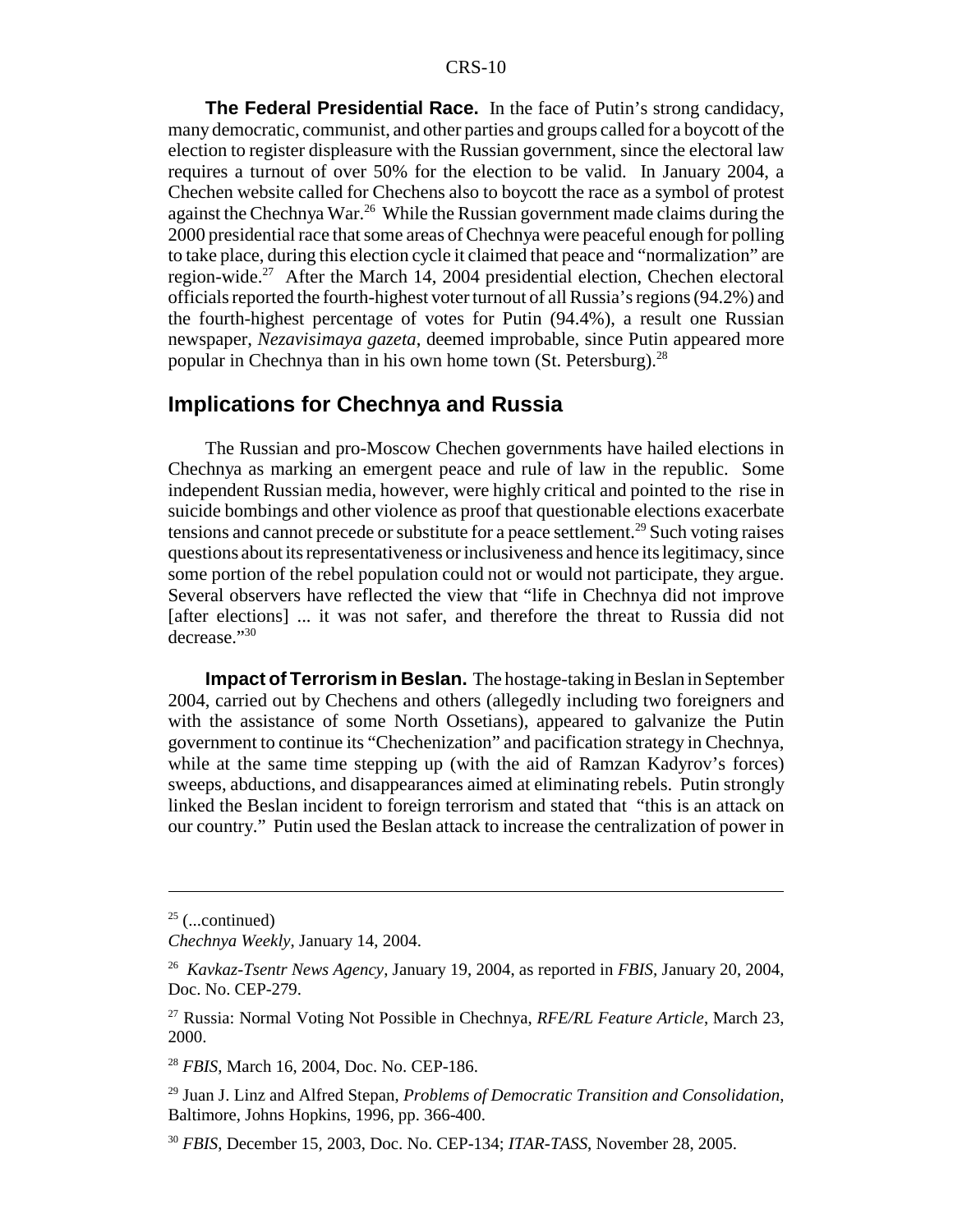the presidency, including by eliminating future direct popular elections of regional/republic leaders.

Observers who argue that Russia's actions in Chechnya have had negative repercussions on its democratization point to the repercussions of Beslan. They also suggest that central and local governments throughout Russia have come routinely to commit civil rights abuses against ethnic Chechens and similar "swarthy" ethnic groups because of fears that they are separatists or terrorists. Tens of thousands of Russians have served in Chechnya. Russian police who commit abuses in Chechnya allegedly have continued such abuses — even against non-Chechens — when rotated back to their home districts. Military units allegedly have been emboldened by freedom of action in Chechnya, weakening civilian control over the military. Zbigniew Brzezinski has argued that the conflict is "helping to reverse" democratization in Russia as it strengthens the power of the security apparatus.<sup>31</sup>

**International Response.** During 2003-2006, the international community variously assessed Russia's peace-making efforts in Chechnya, with European bodies appearing to be more critical. Having earlier called for Russia to cancel the constitutional referendum, PACE in April 2003 approved a resolution warning that the international community might create a war crimes tribunal if Russia did not remedy human rights abuses in Chechnya. However, PACE has not followed up on this warning. The European Parliament in July 2003 appeared less dismissive of the referendum, but echoed PACE in criticizing the non-inclusiveness of the vote, condemning Russian "war crimes" in Chechnya, and urging Russia soon to agree to peace talks under international auspices.

Disagreements within the EU regarding Chechnya policy were highlighted during Putin's visit to Italy in early November 2003. Premier and EU president Silvio Berlusconi suggested that Western media had exaggerated Russia's human rights abuses in Chechnya, prompting the European Commission on November 7, 2003, to announce that Berlusconi's remarks did not represent its official position. Even before Berlusconi's comments, the European Parliament's Committee on Foreign Affairs had undertaken an assessment of EU-Russia ties. Its report in January 2004 stated that the EU should place more emphasis on Russia's human

<sup>&</sup>lt;sup>31</sup> Zbigniew Brzezinski and Fred Hiatt, presentations at the American Enterprise Institute, December 10, 2003. Putin has justified beefing up security forces throughout Russia by asserting that they protect the country from foreign Islamic terrorists who aim to dismember it. *Interfax*, December 18, 2003; *ITAR-TASS*, December 25, 2003. Rogozin and other officials have gone farther, depicting the conflict in Chechnya as an attempt by foreign "organizations" to destroy Russia. *RFE/RL Newsline*, November 21, 2003; *ITAR-TASS*, December 17, 2003. One example of the corrosive effect of human rights abuses in Chechnya elsewhere in Russia was provided by Lyudmila Alekseyeva, the head of the Moscow Helsinki Group. She reported that a massive round-up of about 1,000 young men from 13-14 years old up to 30 took place in mid-December 2004 in the town of Blagoveshchensk in Bashkortostan. She termed the seemingly arbitrary round-up, which resulted in many civilian injuries, "similar to the security sweeps that happen in Chechnya. The [police] who went to the town ... had seen service in Chechnya." *FBIS*, January 3, 2005, Doc. No. 76.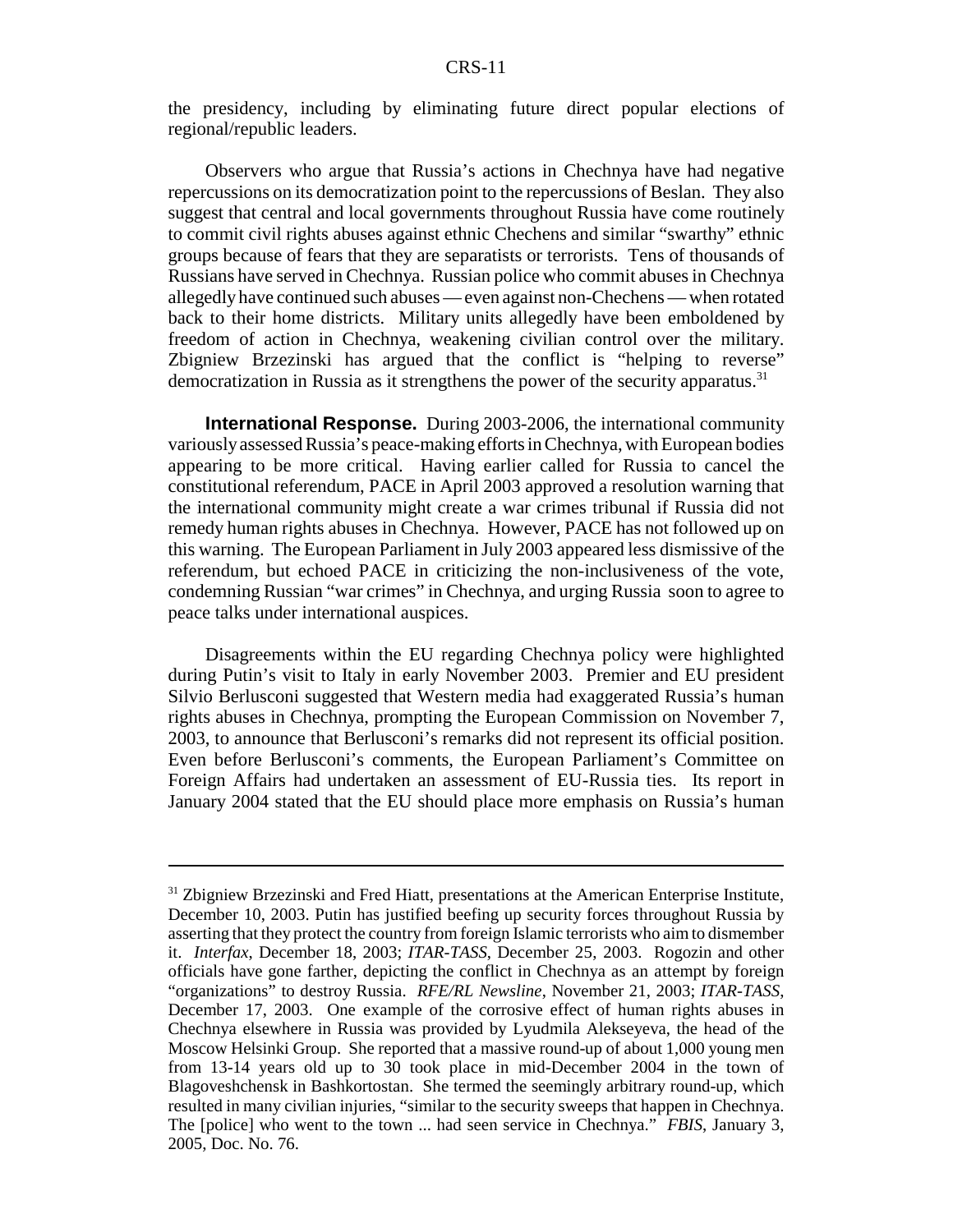rights abuses in Chechnya and issues such as Chechnya's "illusory" presidential election.32

Faced with Russia's refusal to extend an expiring 2000 agreement for the cooperation of COE human rights advisors with Putin's Special Representative for human rights in Chechnya, the two sides in December 2003 agreed to some future *ad hoc* COE programs in Chechnya, such as technical assistance for holding elections. These programs were to be coordinated with the special representative. Seeming to place the agreement in limbo, however, Russia abolished this post in late January 2004 and stated that the duly elected Akhmad Kadyrov would guarantee human rights. Following COE criticism, Russia demurred that a new representative would be appointed.

In October 2004, PACE approved resolutions critical of the electoral process in Chechnya and stating that Russia had failed to distinguish between moderate Chechen rebels seeking political dialogue and extremists, and that peace would not be possible until talks began with these moderate forces. PACE also warned that "the conflict in the North Caucasus appears to be spreading like an epidemic, threatening the rule of law throughout the Russian Federation." PACE expressed "indignation" over unsolved abuses against persons who had filed complaints at the European Court of Human Rights, and their families, and called for Russian authorities to facilitate access by national and international mass media to Chechnya. PACE resolved to set up a working group which would organize round table talks between PACE representatives, the pro-Moscow Chechen government, and former Chechen independence fighters. The first round table talks opened in Chechnya in March 2005. PACE requested that the latter emissaries renounce terror and recognize Russia's territorial integrity. Maskhadov's supporters (Maskhadov had just been killed) reportedly refused to take part in the round table because it did not recognize the independence of Chechnya as a goal. A second session of the roundtable had not yet taken place in early 2006.<sup>33</sup>

In early 2006, PACE approved a harsh resolution condemning "ongoing serious human rights violations [that] still occur on a massive scale" in Chechnya and raising "deep concerns" that "a fair number of governments, member states and the Committee of Ministers (COM) of the COE have failed to address [violations] in a regular, serious and intensive manner." It highlighted torture and disappearances committed by Russian government personnel and the government's slowness in

<sup>32</sup> Council of Europe. PACE. *The Human Rights Situation in the Chechnya Republic*, Res. No. 1323, April 2, 2003; *Chechnya Weekly*, April 10, 2003. In July 2003, the COE's Committee for the Prevention of Torture issued a statement that Russia was not complying with the European Convention on Torture, and warned Russia that it should not abandon civilized values. See also EU. European Parliament. *Resolution on Chechnya*, P5\_TA(2003)0335, July 3, 2003; and *Report with a Proposal for a European Parliament Recommendation to the Council on EU-Russia Relations*, A5-0053/2004, February 2, 2004. The European Commission endorsed the *Report* on February 9 as a basis for EU-Russia discussions.

<sup>33</sup> *Los Angeles Times*, February 8, 2005; *FBIS*, March 22, 2005, Doc. No. CEP-174; March 28, 2005, Doc. No. CEP-9.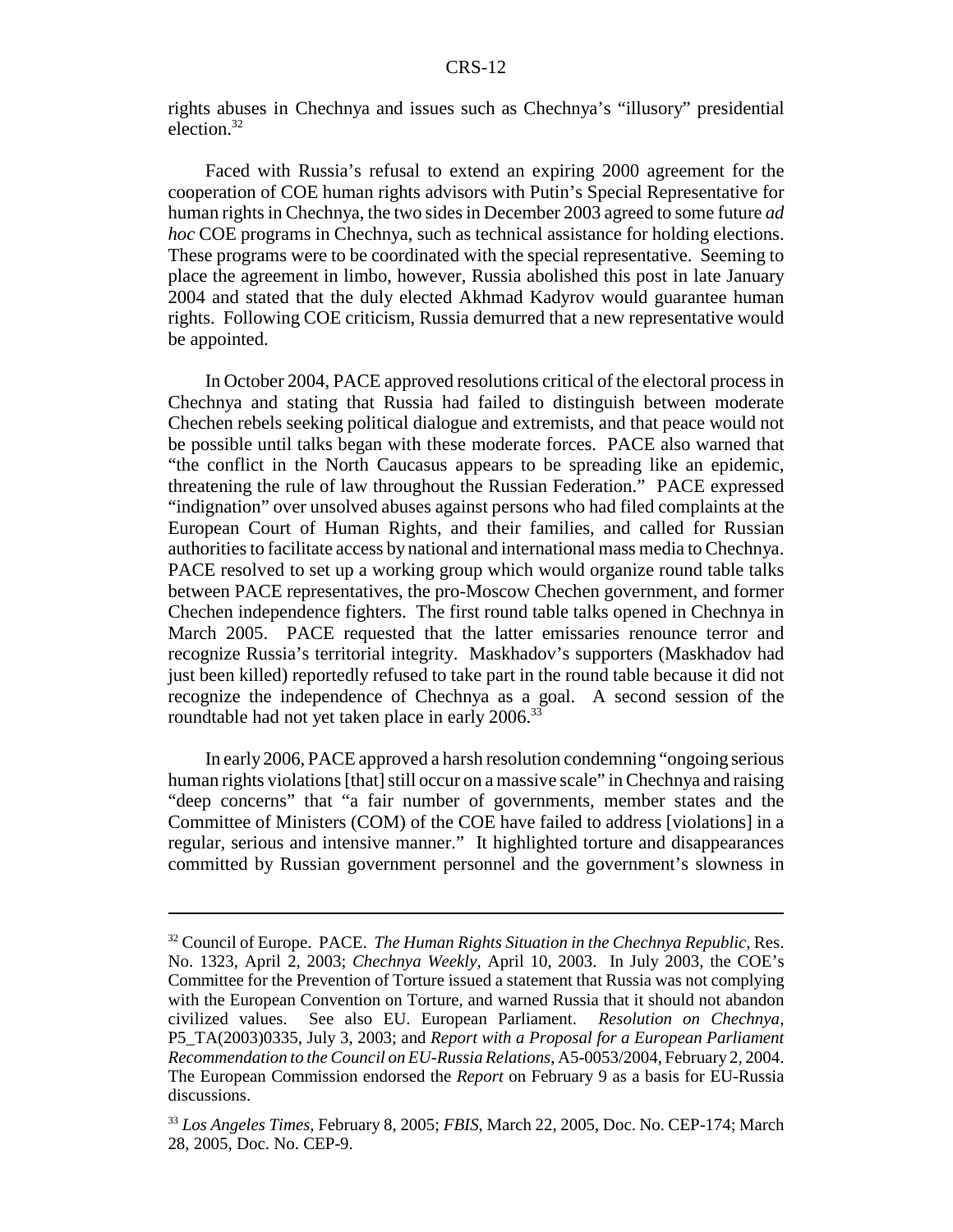implementing judgments on cases brought by Chechens before the European Court of Human Rights. It called for the Russian government and the COM to address its previous recommendations on addressing abuses, urged the COM to step-up monitoring (which it claimed had not been adequate since early 2004) of the human rights situation in Chechnya, and warned that the COM's lack of aggressiveness in engaging Russia on abuses was undermining the credibility of the COE.<sup>34</sup>

Outside these European institutions, the U.N. Human Rights Commission in 2003 and 2004 failed to pass resolutions that accused Russia of grave human rights violations in Chechnya.<sup>35</sup> In 2005, the Commission did not consider a resolution. Russia's actions in Chechnya also appeared to receive legitimacy in the Muslim world when Saudi Arabia shifted its critical stance toward Russia's policy in Chechnya in January 2004 by hosting Akhmad Kadyrov on a state visit as a bonafide regional leader. According to Akhmad Kadyrov, the Saudis agreed to further crack down on financiers of the Chechen rebels and offered increased humanitarian and rebuilding aid to the region. The Arab League and Organization of the Islamic Conference also observed the late 2005 Chechen legislative elections and reputedly found them acceptable.

International observers and some Russians and Chechens who reject current Russian government policy have made various proposals for peace negotiations.<sup>36</sup> In February 2004, nearly 150 European Parliament deputies endorsed a peace proposal first submitted to the body by Chechen "foreign minister" Ilyas Akhmadov in April 2003 that calls for deploying U.N. peacekeepers, withdrawing Russian troops, and disarming rebels. In mid-December 2003, some Chechens who had been elected to the regional legislature before the 1999 Russian incursion met with Akhmad Kadyrov and urged political talks to end the conflict. Reportedly, Akhmad Kadyrov rejected holding such talks, and in turn urged the legislators to convince rebels to surrender.

Maskhadov reportedly ordered his rebel forces to observe a ceasefire February 2-22, 2005, as a inducement to Russia to open peace talks, but the Putin government rejected holding talks. Seventeen Russian human rights activists sent a letter to Putin urging him to open talks with what they termed "moderate rebels," including Maskhadov. The activists warned that Chechnya was becoming a center for Islamic terrorism and that the conflict threatened to widen and become "eternal." The Russian government alleged that some rebel attacks continued in Chechnya, indicating that Maskhadov did not control all rebel forces. Basayev, however, stated

<sup>34</sup> PACE. *Human rights violations in the Chechen Republic: the Committee of Ministers' responsibility vis-à-vis the Assembly's concerns*, Resolution 1479, and Recommendation 1733, January 25, 2006.

<sup>35</sup> United Nations. Economic and Social Council. Commission on Human Rights. *Situation of Human Rights in the Republic of Chechnya of the Russian Federation*, E/CN.4/2003/L.13, April 9, 2003. The United States did not help sponsor the resolution but voted for it.

<sup>&</sup>lt;sup>36</sup> Analyst John Dunlop argues that by refusing to negotiate with moderate rebels, Russia's can only seek "the enemy's unconditional surrender. In a guerrilla war, such a stance is clearly unrealistic." Talk at the American Enterprise Institute, December 10. 2003.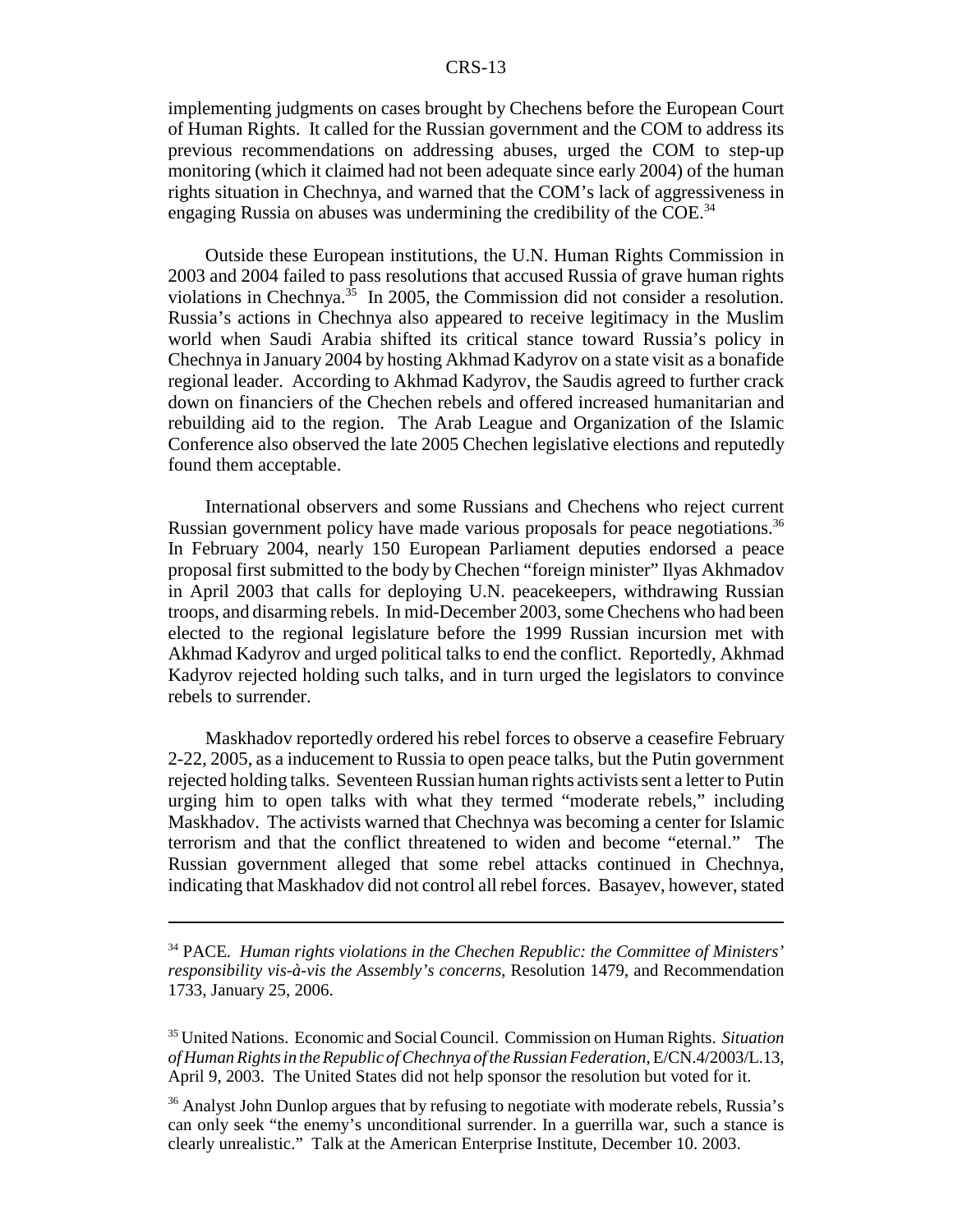that his forces would observe the ceasefire. Maskhadov was killed by federal forces in March 2005. In late August 2005, Sadulayev reportedly empowered Akhmed Zakayev as his emissary to "conduct consultations with all interested parties on peacefully regulating the Russian-Chechen conflict," and indicated that the rebel "government" was "always open to realistic dialogue with Russia."<sup>37</sup>

Chechen factionalism is widely expected to make it difficult to arrange peace talks (Russia insists they would be impossible to arrange). Besides including pro-Moscow Chechens, many advocates of talks urge including "moderate" separatists, although there are varying views on who is moderate. Most observers exclude Islamic extremists such as Basayev, because of their terrorist acts, although some argue that all parties to the conflict should be invited to take part in talks. Both Sadulaev and Basayev demand full independence for Chechnya and its adoption of Sharia rule. $38$ 

**Chechnya's Future.** Alternative futures facing Chechnya include not only Russia's hope to wind down the conflict but also the possibilities of continued lowlevel fighting or greatly escalating violence. The Russian government argues that its pacification and Chechenization efforts, along with attrition of the rebel forces, will result in a largely peaceful and secure Chechnya.

According to some observers, the Putin administration is divided on how far to accommodate Chechnya's jockeying for greater self-rule and autonomy. Some observers suggest that the apparent strengthening of Russian nationalism as a result of the State Duma election and the strengthening of the security apparatus within the Putin administration may make the government less supportive of the Chechenization process. The Russian government could do a *volte face* and re-impose a greater degree of direct rule and exclude ethnic Chechens from political and economic control over their region. Reflecting this more nationalist viewpoint, some Russians argue that Chechnya's oil and other resources should serve as reparations to Russia for the economic costs of the conflict.39

Analyst Rajan Menon and some others argue that low-level conflict may well continue indefinitely, contributing to a downward spiral of "further barbarization of the Russian military, the erosion of Russian democracy, and a Chechnya that breeds ... radicalism and terrorism."<sup>40</sup> These analysts point to evidence that major human rights abuses — including kidnaping and killing — continue despite the supposed establishment of the rule of law in the region. Pointing to such abuses as fueling the determination of some Chechens to continue to fight, Akhmadov stated in January

<sup>37</sup> *AP*, February 9, 2005; *RFE/RL Daily Report*, September 1, 2005.

<sup>38</sup> Sadulayev and Basayev criticized the Akhmadov peace plan's concept of "conditional independence" for Chechnya under a U.N. provisional administration. *FBIS*, January 5, 2004, Doc. No. CEP-67; January 12, 2004, Doc. No. CEP-333; February 2, 2004, Doc. No. CEP-124; *Chechen Times*, January 1, 2004; *Chechnya Weekly*, September 15, 2005.

<sup>39</sup> *Interfax*, January 12, 2004; *The NIS Observed*, January 2004; Dunlop, American Enterprise Institute, December 10, 2003.

<sup>40</sup> Rajan Menon, presentation at the American Enterprise Institute, December 10, 2003.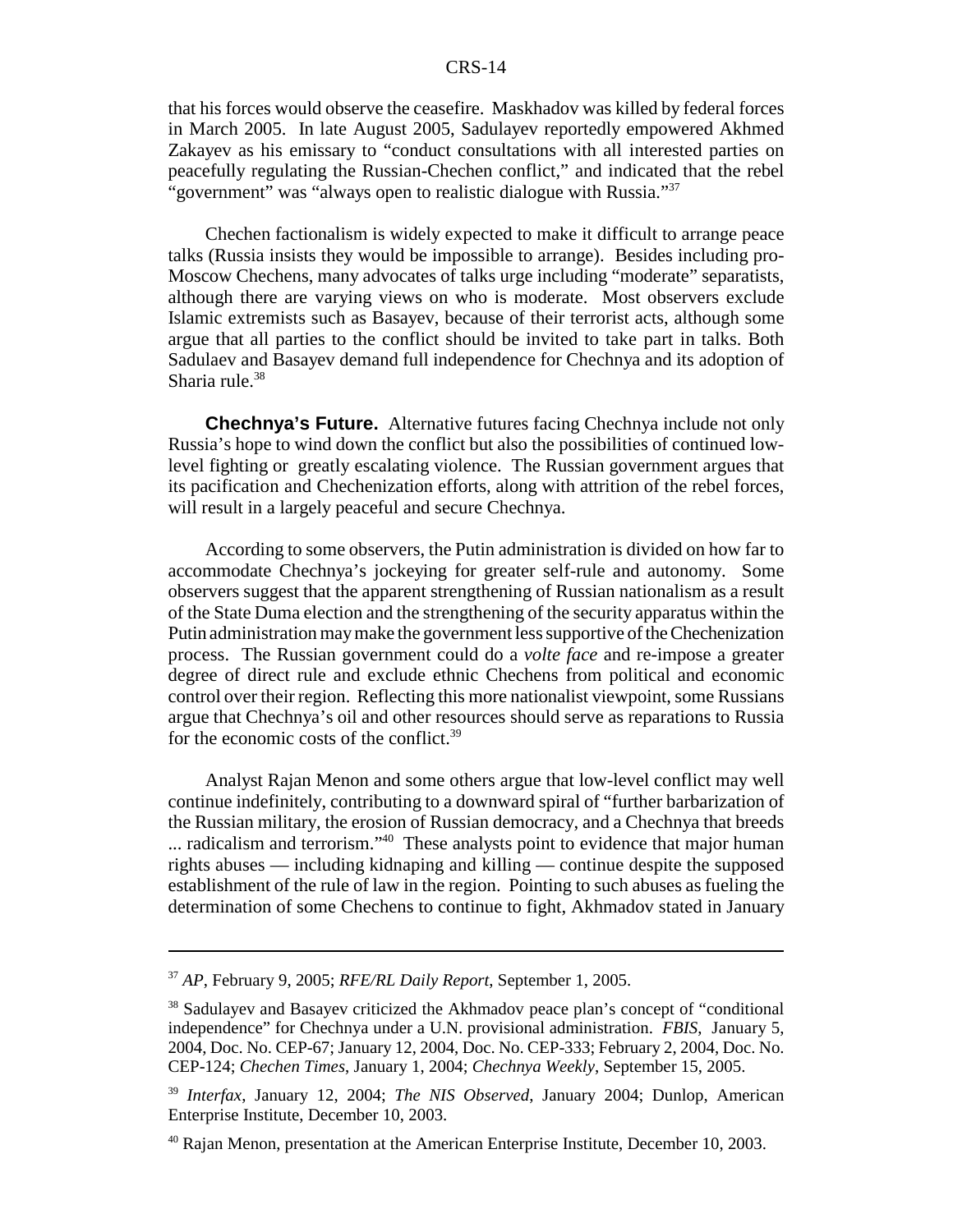2004 that "nothing can persuade us that Russia is able to guarantee [our] legitimate rights and freedoms."41

Some observers warn that the Chechnya conflict appears to be intensifying again, including not only clashes between Russian forces and Chechen rebels, but also intra-Chechen clan conflict and vendettas that Moscow seems to be overlooking as part of its Chechenization effort. They also warn that Islam is becoming a motivating factor in what formerly was mainly a secular struggle for Chechen independence. Some even caution that Islamic fundamentalism also is increasing among the wider Chechen society. These trends may be creating wider schisms within Chechen society that contribute to religious conflict. Growing Islamic extremism also could make it increasingly difficult in the future for Russia to engage in peace talks that consider less than full independence. The unrest in Nalchik in October 2005 may be indicative of a widening pool of terrorist recruitment among other Muslims in the North Caucasus. Reportedly, the attackers included few ethnic Chechens, although the attackers were advised and assisted by Basayev.<sup>42</sup>

#### **Implications for U.S. Interests**

A consistent theme of U.S. and other international criticism of Russia has been that Russian troops are using excessive and indiscriminate force in quelling separatism in Chechnya and otherwise are committing serious human rights abuses. As stated by U.S. Ambassador to Russia Alexander Vershbow in January 2004, Russia's operations in Chechnya "lead ... to needless suffering of the civilian population ... they are not holding enough of their own troops accountable when they commit excesses."43

On other issues, several analysts have discerned shifts in Administration policy in recent years, perhaps spurred to some degree by the Moscow theater siege in late 2002 and stepped-up terrorist bombings throughout Russia in 2003 and 2004. U.S. concerns before the Iraq conflict with gaining Russia's support, concerns afterward with terrorist attacks within Iraq on coalition forces, and concerns about the replacement of the "moderate" Maskhadov with Sadulayev (who is an Islamic fundamentalist with close and clear links to Basayev) also may have contributed to the shifts. There appeared to be fewer Administration suggestions to Russia that it should open peace talks with separatists, more tolerance for Russia's argument that

<sup>41</sup>*Chechen Times*, January 1, 2004. One poll in late 2003 seemingly indicated that Chechens continue armed resistance toward Russia and become suicide bombers mainly to revenge past abuses, rather than for independence. Carnegie Endowment, *Policy Brief No. 28*, November 2003; *AP*, December 2, 2003.

<sup>42</sup> *Chechnya Weekly*, January 14, 2004; *FBIS*, January 20, 2004, Doc. No. CEP-147; *AP*, February 10, 2004; *Chechnya Weekly*, October 27, 2006.

<sup>43</sup> Alexander Vershbow, *Russia After the December Elections and U.S.-Russian Relations*, Carnegie Endowment for International Peace, January 8, 2004.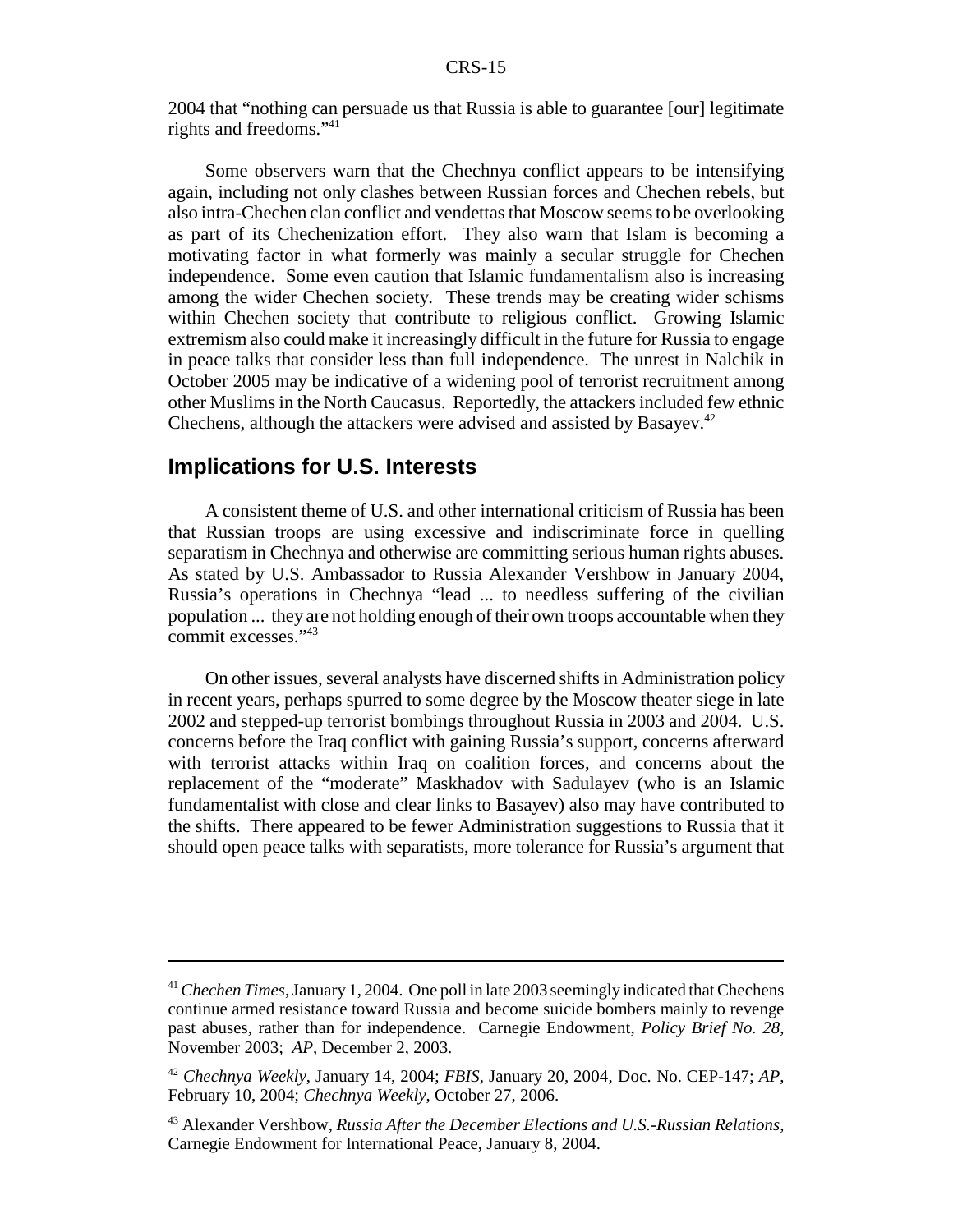it was battling terrorism in Chechnya, and some hope that elections and rebuilding efforts in Chechnya could contribute to a "political settlement."44

The Administration's view that elections could contribute to a political settlement was highlighted by the U.S. Mission to the OSCE on March 27, 2003. The U.S. emissary stressed that problematic voting could harm the legitimacy of Russia's peace process, which the United States hoped could create "institutions of self-government acceptable to the people of Chechnya."<sup>45</sup> In the case of the regional presidential race, President Bush reportedly urged Putin at a September 2003 U.S.- Russia summit to ensure a free and fair election.<sup>46</sup> After the race, however, State Department spokesman Richard Boucher on October 6 criticized the elimination of viable challengers to Akhmad Kadyrov and constraints on the media and concluded that "given these problems, it's unclear whether the election will have sufficient credibility and legitimacy [among Chechens] to advance the settlement process." He also called on the "people of Chechnya on both sides ... to work with the Russians to resolve this conflict peacefully."<sup>47</sup> Putin downplayed this criticism by stressing "understanding ... from the President of the United States," regarding Russia's efforts to combat "Islamic radicalism" in Chechnya, and that "it serves U.S. interests to shore up" such efforts.<sup>48</sup> Secretary Powell reiterated during his January 2004 Moscow visit that the United States was "not satisfied with" the October 2003 presidential election in Chechnya."49 After the August 2004 presidential race in Chechnya, the U.S. State Department described it as having "serious flaws" and not  $d$ emocratic<sup>50</sup>

More recently, the State Department has placed more emphasis on the antiterrorism aspects of the Chechnya conflict. It seemingly has reserved criticism of the character of the November 2005 legislative and previous races in Chechnya and downplayed the idea of talks with moderate separatists.<sup>51</sup>

45 U.S. Mission to the OSCE. *Statement to the OSCE Permanent Council*, March 27, 2003.

47 U.S. Department of State. *Daily Press Briefing*, October 6, 2003.

<sup>48</sup> *New York Times*, October 6, 2003.

49 U.S. Department of State. Secretary Colin L. Powell. *Opening Remarks at the Civil Society Event*, Moscow, January 27, 2004.

50 U.S. Department of State. *Daily Press Briefing*, August 30, 2004.

<sup>44</sup> *Voice of America News*, October 7, 2003; The State Department. *Amb. Southwick Explanation of Vote at U.N. Commission on Human Rights,* April 16, 2003.

<sup>46</sup> State Department. *Daily Press Briefing*, October 6, 2003. At the summit press conference, however, President Bush emphasized that "terrorists must be opposed wherever they spread chaos and destruction, including Chechnya." White House. Office of the Press Secretary, September 27, 2003.

<sup>51</sup> U.S. Department of State. *Daily Press Briefing*, November 28, 2005. Spokesman Sean McCormack replied to a question about the election that "we hope that the leaders of Chechnya at all levels, working together with Russian officials, would build on the elections that have taken place and find ways to bring the conflict there to an end and to isolate and eliminate terrorists and establish a more normal life based on democratic principles.... We (continued...)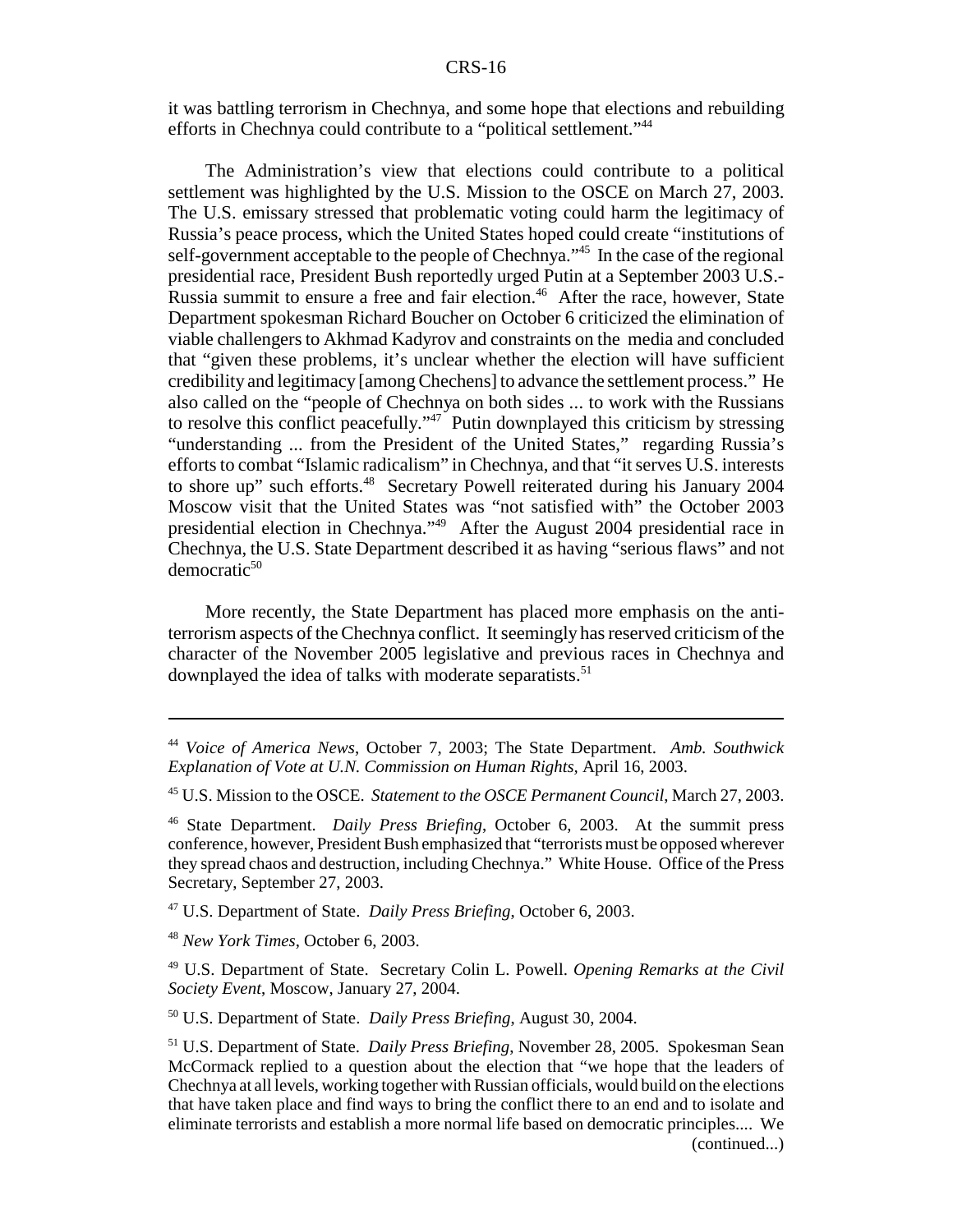Some Administration officials have raised concerns that problematic elections in Chechnya are emblematic of a Russia less interested in adopting Western democratic and human rights "values," and that such slippage could ultimately harm bilateral relations.52 However, Secretary Powell during his Moscow visit in January 2004 stressed that the conflict was "an internal matter for [Russia] to deal with," and that U.S. concern would not jeopardize friendship and cooperation with Russia on higher priority strategic issues such as anti-terrorism and combating weapons of mass destruction. A similar response was given by Under Secretary of State R. Nicholas Burns at a press conference after a late 2005 meeting of the U.S.-Russia Counterterrorism Working Group.<sup>53</sup> Other observers such as Zbigniew Brzezinski have decried such a prioritization on the grounds that it results in U.S. government "indifference" to the plight of the Chechens. $54$ 

Some observers are increasingly concerned that the Chechnya conflict appears to be spreading into other areas of the North Caucasus as it continues to erode the democratic and moral fabric of Russian society. They worry that a more authoritarian Russian government is not only committing human rights abuses in this wider area, but is threatening "preventive actions" against putative terrorists in neighboring countries such as Georgia, as well as becoming in general less oriented toward integration with the West.<sup>55</sup>

Recent strains in U.S.-Russia relations contributed by the Chechnya conflict include Putin's December 2004 reaction to a statement by Polish President Aleksander Kwasniewski that Russia without Ukraine is better for the United States than Russia with Ukraine. Putin stated that he did not think that U.S. policy endorsed

 $51$  (...continued)

call for an end to human rights abuses by all parties of the conflict and urge that those who have committed such abuses be held accountable and the United States Government supports Russian territorial integrity.... And we reiterate in the strongest terms our condemnation of those who engage in terrorism."

<sup>52</sup> Alexander Vershbow; *U.S.-Russian Relations after the Duma Election*, Carnegie Endowment for International Peace, January 8, 2004.

<sup>53</sup> U.S. Department of State. *Transcript*, December 5, 2005. Under Secretary Burns responded to questions about whether the Chechen legislative election or the issue of linkages between Chechen and international terrorism were discussed that "of course we have discussed for many years the question of Chechnya, but in the appropriate channels. In this working group we're focused on the challenges largely outside the borders of both of our countries and the terrorism threat which is common to both of us.... Of course we discussed Chechnya in a wide variety of meetings with Russian officials, but we don't do that here. We have a very specific agenda in this particular joint working group."

<sup>54</sup> State Department. Secretary Colin L. Powell. *Interview with Vladimir Varfalomeyev at Ekho Moskvy Radio*. January 27, 2004; Voice of America. *Editorial*, February 3, 2004; Zbigniew Brzezinski, presentation at the American Enterprise Institute, December 10, 2003.

<sup>55</sup> Vladimir Socor, *Jamestown Monitor*, February 8, 2005; Pavel Felgenhauer, *Moscow Times,* February 8, 2005. In December 2004, Russia refused to agree to continue the mandate for OSCE observers along the Russian-Georgian border, and in early 2005 steppedup allegations that Chechen terrorists are using Georgia's Pankisi Gorge and other areas as safe harbors.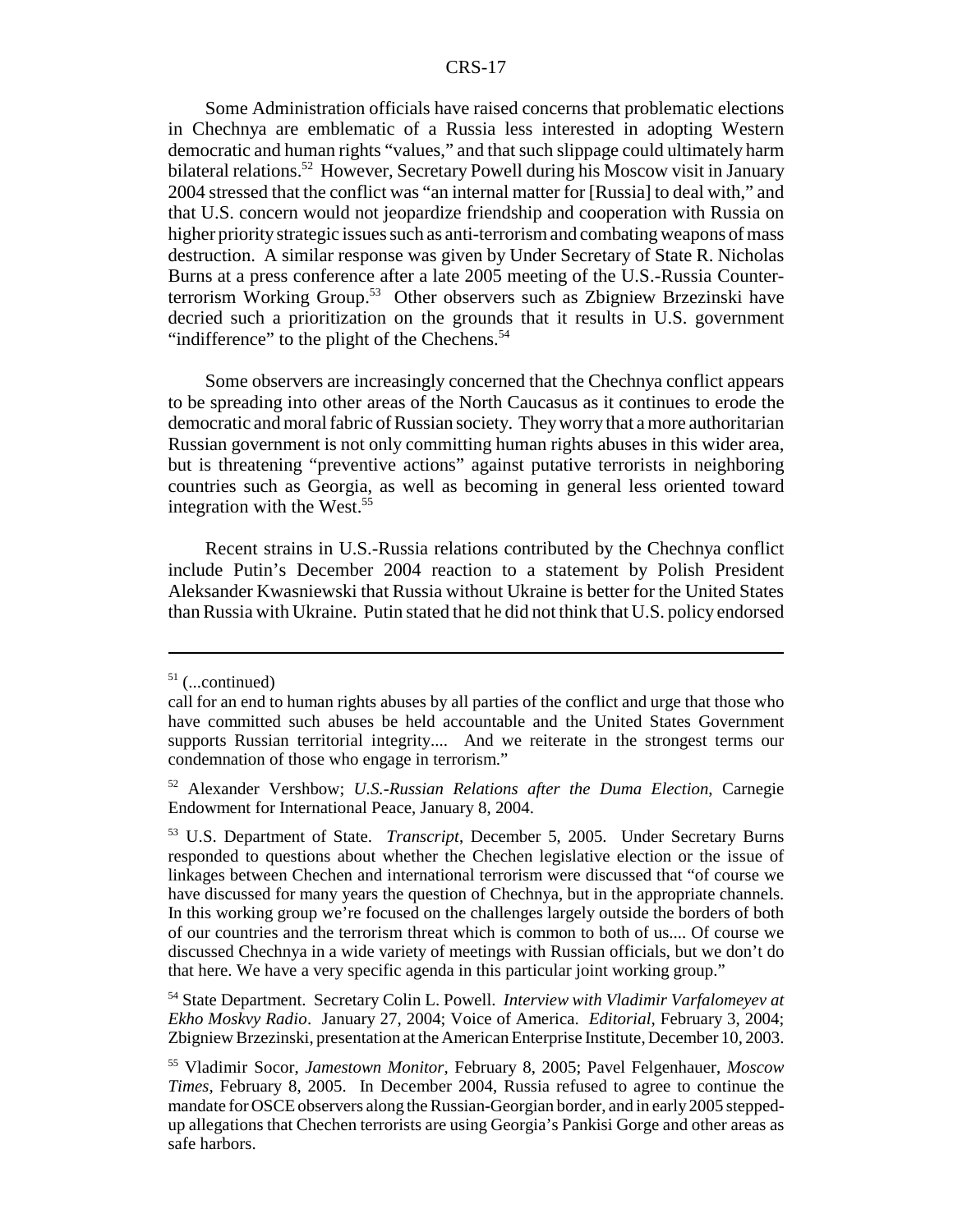"isolating" Russia from its neighbors, but that he would ask President Bush about this at the February 2005 U.S.-Russia summit. "If it is [U.S. policy]," Putin suggested, "then the position on Chechnya becomes more understandable. Then it means that the policy aimed at creating elements that rock the Russian Federation is being pursued there too."56

The U.S. government and the U.N. Security Council have labeled some Chechen factions and individuals as terrorists. While there also appears to be ample evidence of foreign Islamic fundamentalist support for some Chechen rebel groups,  $57$  the questions of support by al Qaeda and recent rebel support for terrorist actions outside Russia remain controversial. Analyst Brian Williams argues that there is no evidence of Chechen rebel involvement in Afghanistan or other ties with al Qaeda.<sup>58</sup> Other analysts argue that there are some al Qaeda members in Chechnya and other links.<sup>59</sup>

Congress consistently has criticized Russia's human rights abuses in Chechnya since the conflict resumed in 1999 and has called for various sanctions. Even after September 11, 2001 — when the Administration's focus was on forging an international anti-terrorist coalition that included Russia — Congress retained a provision first included in FY2001 appropriations that cut some aid to Russia unless the President determined that non-governmental organizations (NGOs) were given full access to Chechnya. Foreign Operations Appropriations for FY2006 (H.R. 3057; P.L. 109-102) retains this provision. The President has made determinations consistently cutting or reprogramming Russian aid on this and other scores.

Congress also has been concerned about lagging democratization in Russia. Commenting on Putin's apparent reductions to democratization in the face of the Beslan attack, Senator John McCain stated on September 21, 2004, that "I think that Mr. Putin is using this latest terrible tragedy, this horrible thing in Beslan as an excuse to further consolidate his power, to repress the media, to have a Duma that will basically be a rubber stamp ... But, also, it won't stop the war with the Chechens until they receive some kind of autonomy or independence. He is fighting an insurgency that's been overtaken by extremists because of the incredible brutality

<sup>56</sup> *FBIS*, December 24, 2004, Doc. No. CEP-164.

<sup>57</sup> U.S. Department of State. *Patterns of Global Terrorism 2002*, April 2003, pp. 31-34; U.N. Security Council. *The New Consolidated List of Individuals and Entities Belonging to or Associated with the Taliban and Al-Qaida Organisation as Established and Maintained by the 1267 Committee*, January 26, 2004; *Washington Post*, February 15, 2004.

<sup>58</sup> *Chechnya Weekly*, October 2, 2003; *FBIS*, January 8, 2004, Doc. No. CEP-13.

<sup>59</sup> *Time*, May 26, 2003; *Christian Science Monitor*, July 8, 2003; Paul Tumelty, *The Chechen Wars 2005: Backgrounder*, American Committee for Peace in Chechnya, January 2005. For evidence of al Qaeda links just across Chechnya's borders, see CRS Report RS21319, *Georgia's Pankisi Gorge*, by Jim Nichol; *FBIS*, January 14, 2005, Doc. No.CEP-52; and *Interfax*, January 13, 2005. According to Russian Defense Minister Sergey Ivanov, there are between 150 and 200 foreign mercenaries on the territory of Chechnya. *Talk*, U.S. Council on Foreign Relations, January 13, 2005. According to Russia's *Interfax* news agency, U.S. Ambassador to Russia Alexander Vershbow suggested on February 1, 2005, that Chechen terrorists not only threaten Russia but other countries as well. *Interfax*, February 1, 2005.